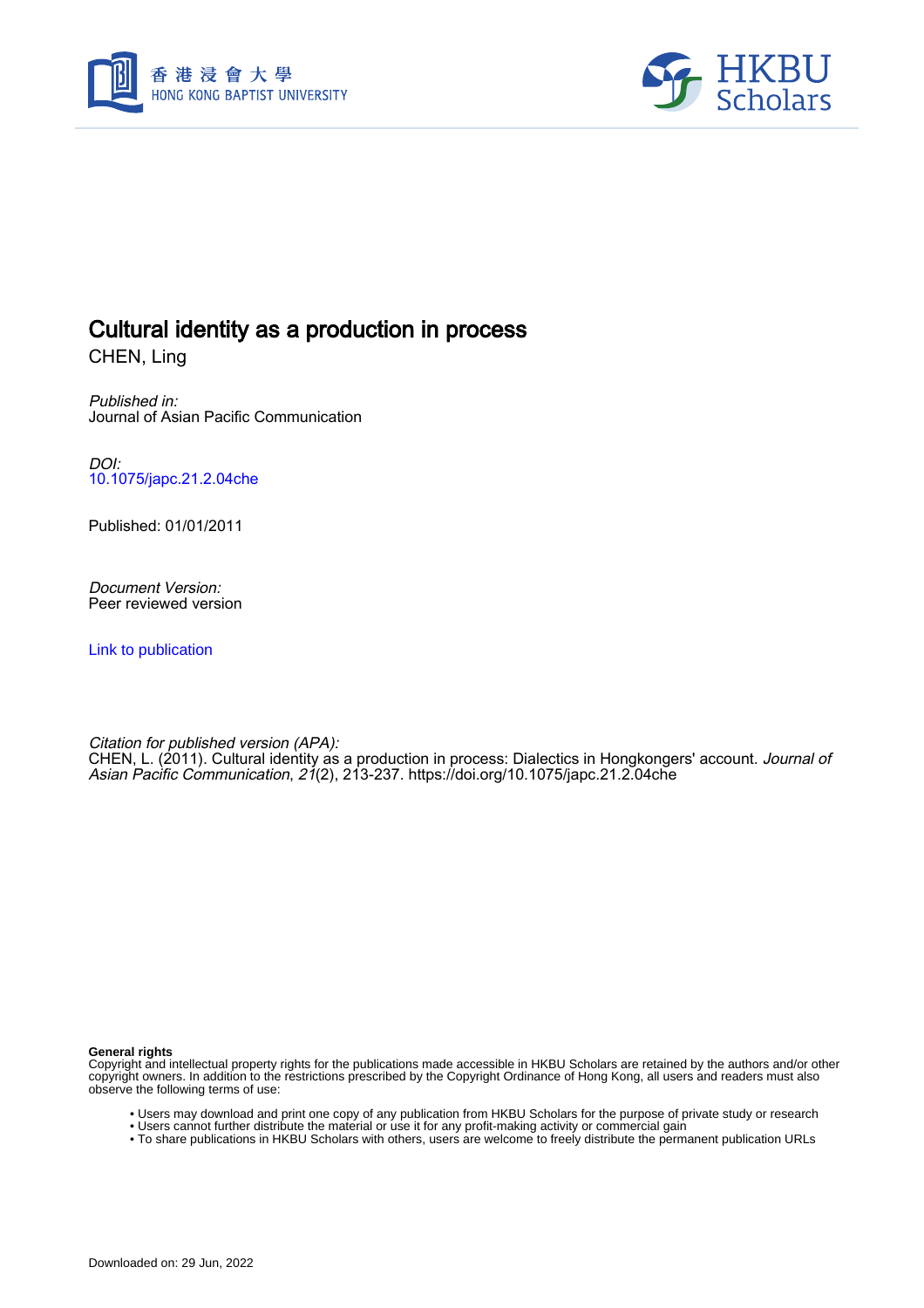# Cultural Identity as a Production in Process: Dialectics in Hongkongers' Account Ling Chen, Hong Kong Baptist University

#### Abstract

The type of identity most salient in intercultural communication is probably cultural identity, also a major issue in intercultural communication studies. This study adopts a dialectical perspective and approaches cultural identity as a dynamic production in and through intercultural contact and interaction. Semi-structured interviews of educated young Hongkongers turned out accounts of cultural identity along with their language use in day-to-day activities. These provided indirect access to some lived experience of people in a culturally special society. The study identifies dialectics evident in the production of cultural identity and uncovers ways people deal with dialectic tension in the process.

Keywords: cutlural identity, Chinese, Hong Kong, intercultural commnication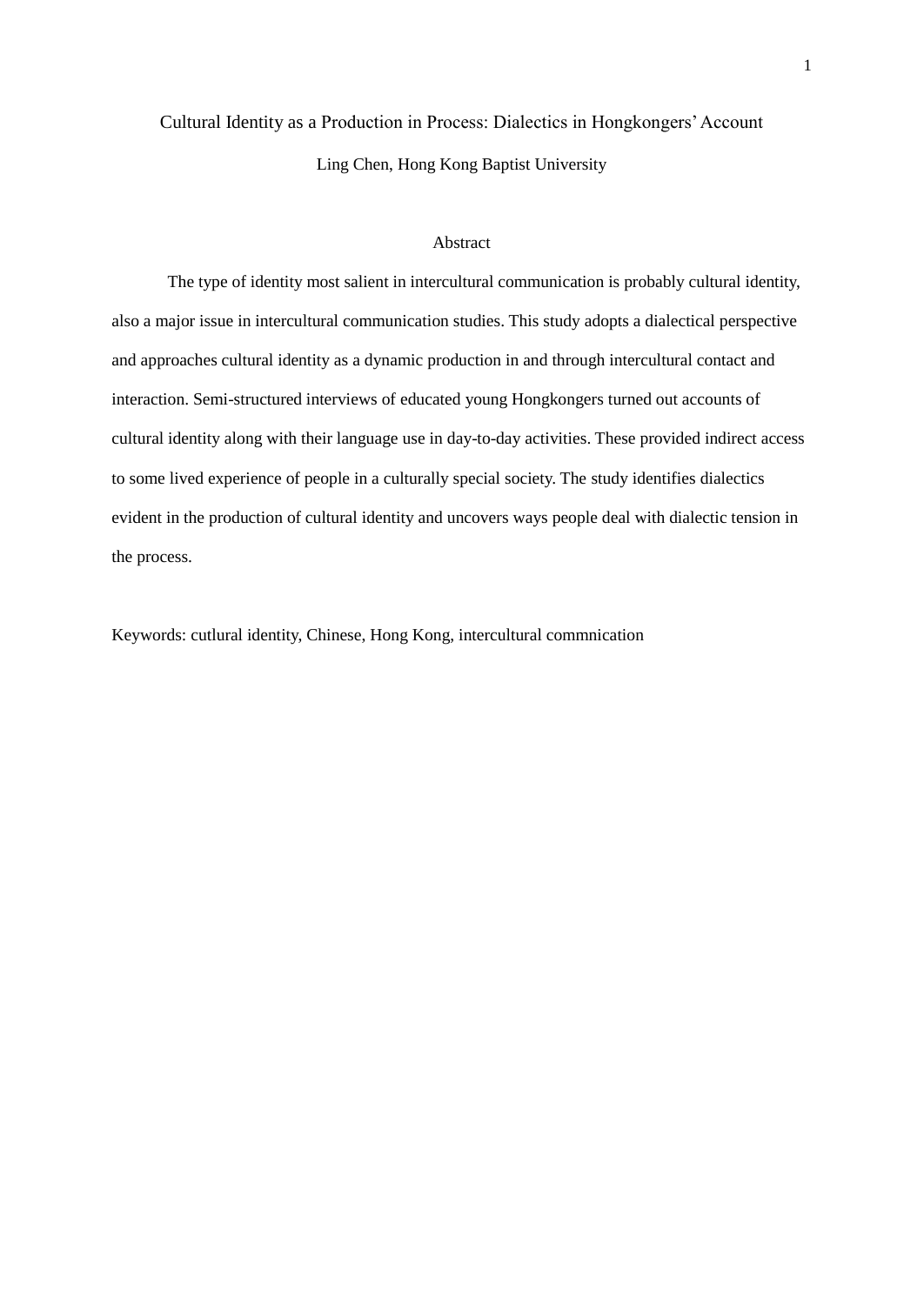Cultural Identity as a Production in Process: Dialectics in Hongkongers' Account

A major issue in intercultural communication studies is cultural identity, probably also the type of identity most salient in intercultural communication. Almost anything about it appears contested, no matter from what angle one looks at it. In the background, there is a general agreement that recognizes identity as one of the few fundamental human needs and part of the condition of being human<sup>1</sup> (Max-Neef et al., 1989). Whereas the importance of identity is rarely in dispute, views about identity are a different matter particularly when it comes to cultural identity (E.g., Kim, 2007). The attention may be on the modifier of culture as a social phenomenon with contentions over boundaries that define a culture as well as over the validity of a single cultural identity. The complexity increases when more than one cultural group is involved in the case of a diverse society with many ethnic groups, e.g., US, or when individuals involved are of diverse cultural background with ancestors of different origins, e.g., Eurasians, children of immigrants. Many theorize on the assumption of one or one dominant cultural identity<sup>2</sup>, usually based on a national culture. Others argue for plurality of cultural identity (e.g., Norris, 2007; Sen, 2001), where one complementing another but also competing now and then.

Controversy also surrounds the identity part of cultural identity with respect to its ontological status, wherein we find, for example, constructionists arguing against essentialism about many points. The constructionist position holds that identity, including cultural identity, is socially constructed (with choice) and not natural or given, as the essentialism believes (e.g., Clifford, 2000). In other words, cultural identity is the choice of the party (individual or group) concerned for the benefit of this party (Sen, 1999). Further, identity including cultural identity often is plural as cultural identities from this perspective, not reducible to one, nor unproblematic but frequently contested, negotiated and ever-evolving (e.g., Eisenberg, 2001, Spivak, 1996). So much so that cultural identity is to be considered as "a 'production' which is never complete, always in process, and always constituted within, not outside, representation" (Hall, 1990, p. 222). This view of identity resonates with that of a dialectic perspective on change. Although the two traditions of thought have different foci, different concerns and different disciplinary roots, social constructionist scholars widely utilize dialectics in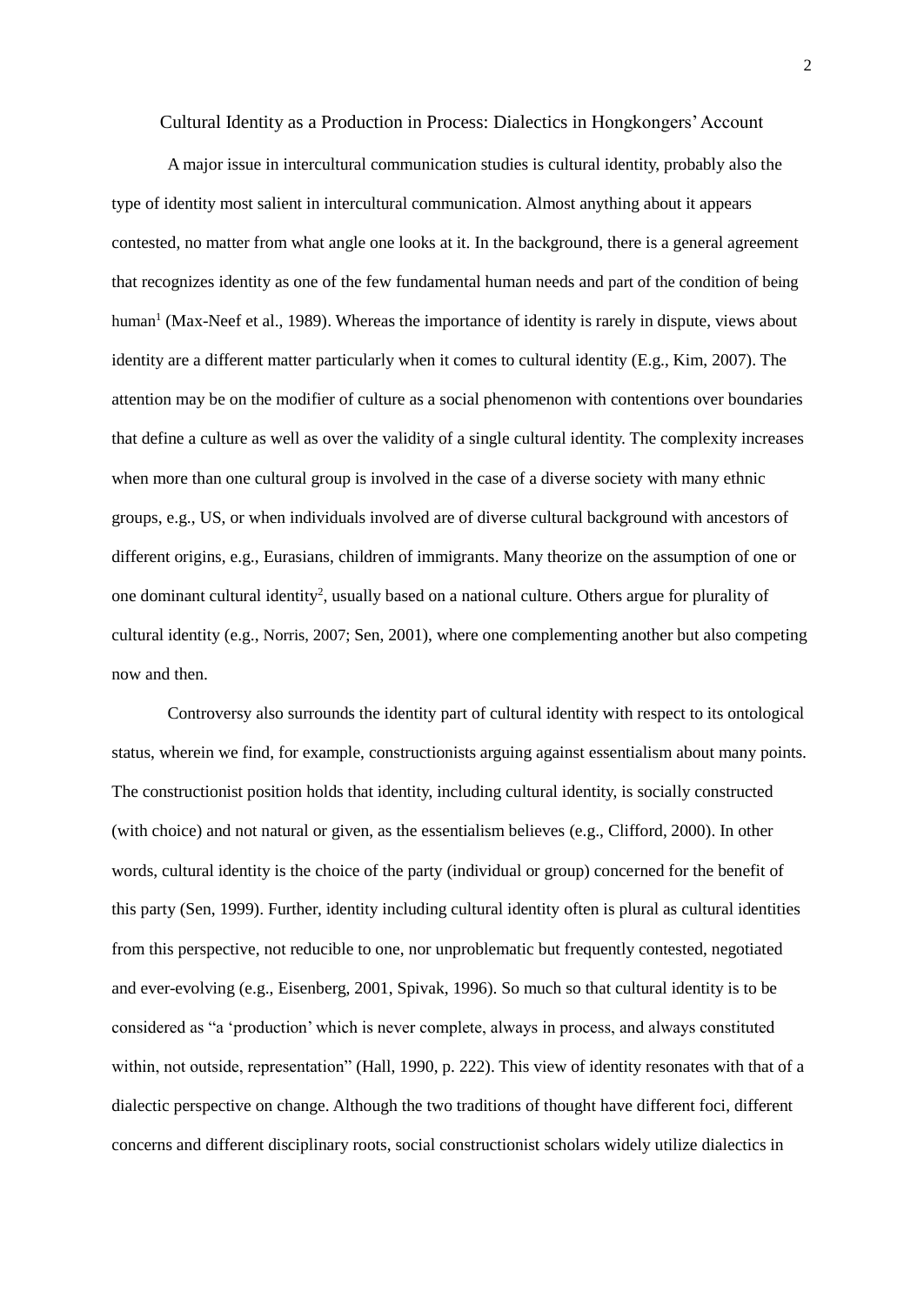their analysis of social phenomena, including ethnic and postcolonial studies (e.g., Young, 1995) where cultural identity is a major concern at the societal level.

The present study adopts the dialectic perspective as the theoretical frame to focus on cultural identity as a dynamic phenomenon in the process of production. The cultural group under study is Hongkongers, whose personal accounts of cultural identity provide indirect access to the lived experience of people in a culturally special society. The objectives are a) to identify dialectics in the production of cultural identity and b) to reveal ways individuals deal with dialectic tension in and through communication. The analysis naturally sheds light on Hongkongers' cultural identity, which is auxiliary to the aim here yet substantively necessary for dialectics to manifest.

#### *Dialectic Approaches in Communication Studies*

In communication studies, scholars of interpersonal relationships have identified interaction dialectics associated with the necessary axes of information sharing, interdependence and variability (Baxter, 1988; Baxter & Montgomery, 1996; Rawlins, 1992). Relating contradictions operate with the push and pull inside the relationship as well as with the outside parties respectively between openness and closeness or revelation and non-revelation, between autonomy and connection or separation and integration, and between predictability and novelty or conventionality and uniqueness. On culture being a system of symbols, Cargile (2005) argues with the meta-theory of dialectics and presents culture as a system of human symbolic activity defined by dialectics. Contradictions are fundamental features inherent to a culture and manifest in its values, e.g., between collectivism and individualism, in its very existence between stability and change, as well as in the culture's relationship with members, who move about between cultural determinism and individual agency. About intercultural communication, Martin & Nakayama (1999) start from the nature of cultures being always in flux thanks to underlying dialectics. Along the same line, they maintain that intercultural communication takes shape and carries on amidst the dialectic opposition between the cultural and the individual, between the personal and the social, between difference and similarity, present-future and past, the static and the dynamic, and privilege and disadvantage.

Dialectic in the Hegelian sense refers to the process of change as well as its application, in which a concept or its realization passes over into and is preserved and fulfilled by its opposite (the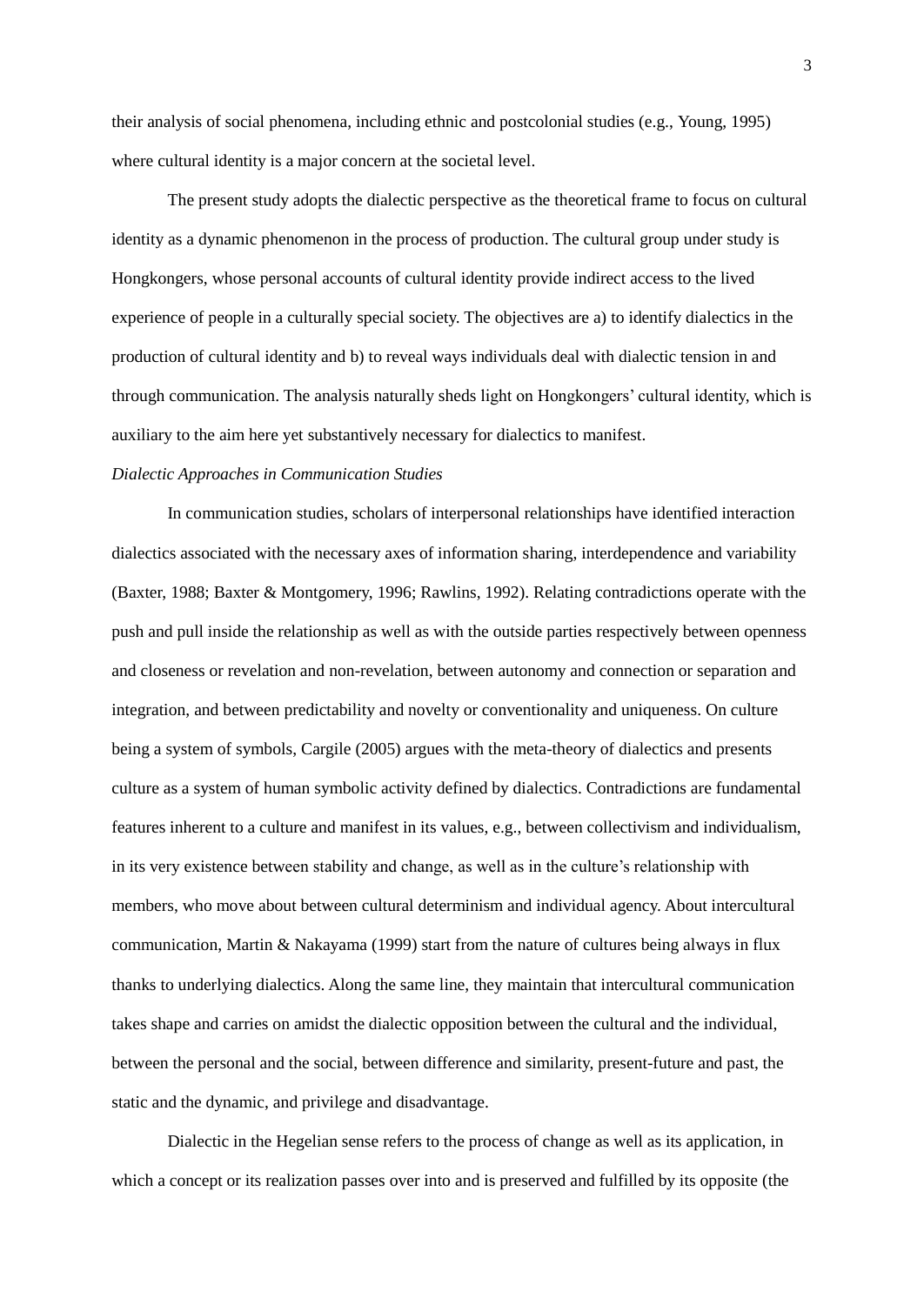Merriam-Webster Online Dictionary, 2008). A dialectic perspective of intellectual inquiry embraces as the norm the assumption of change, change due to oscillation of interacting bipolar forces in the deep structure of human experience (e.g., Bakhtin, 1981; Mao, 1954). Opposition of dialectic forces reflects cyclical fluctuation of human needs associated with change in circumstances, out of which arise social interactions and social phenomena. Communication scholars have found dialectic a useful meta-theoretic perspective, as it helps explicate complex communication phenomena systematically and do so with a small set of conceptual postulations about contradictions in interpersonal relationships (e.g., Baxter & Montgomery, 1997; Bochner, 1984; Kim & Yun, 2007), in culture as a symbol system (Cargile, 2005) and in intercultural contacts (e.g., Chen, 2002; Chen, Drzewiecka, & Sias, 2001). Dialectics underscore the dynamic nature of communication and related social phenomena, never static and never complete.

The brief review above makes clear the particular complexity of intercultural communication, with multiple, interrelating and interactive layers. Intercultural communication deals with cultures at levels of national, ethnic, or other co-cultural (gender, disability, sexual orientation, class and age, etc.) grouping, while the level of individuals is always present where actual message exchange takes place (e.g., Belay, 1995). In this sense, intercultural communication ostensibly touches on major human life spheres of self, society and world that are part of human experience (c.f., Condon & Yousef, 1975).

#### *Dialectics and cultural identity*.

Cultural identity becomes salient in and is integral to intercultural communication with all the multiple levels, including individual, social group, ethnic and national culture. Dialectics present bear on communicators at every level and between levels, often as conflicting needs that may be wants or are really needs of various importance, whereby identity is one fundamental human need. Fulfillment of needs and wants motivates social relationships and related communication (Schutz, 1958). Yet, not all needs are compatible; some are outright opposites wherein arise dialectics. For example, the need of inclusion, or participation, underlies cultural identity and is compatible with the need of affection, but contradicts the need of freedom, or of control (independence). On one hand, the individual has the need to be included in a cultural group and cared for as a member, which requires submission or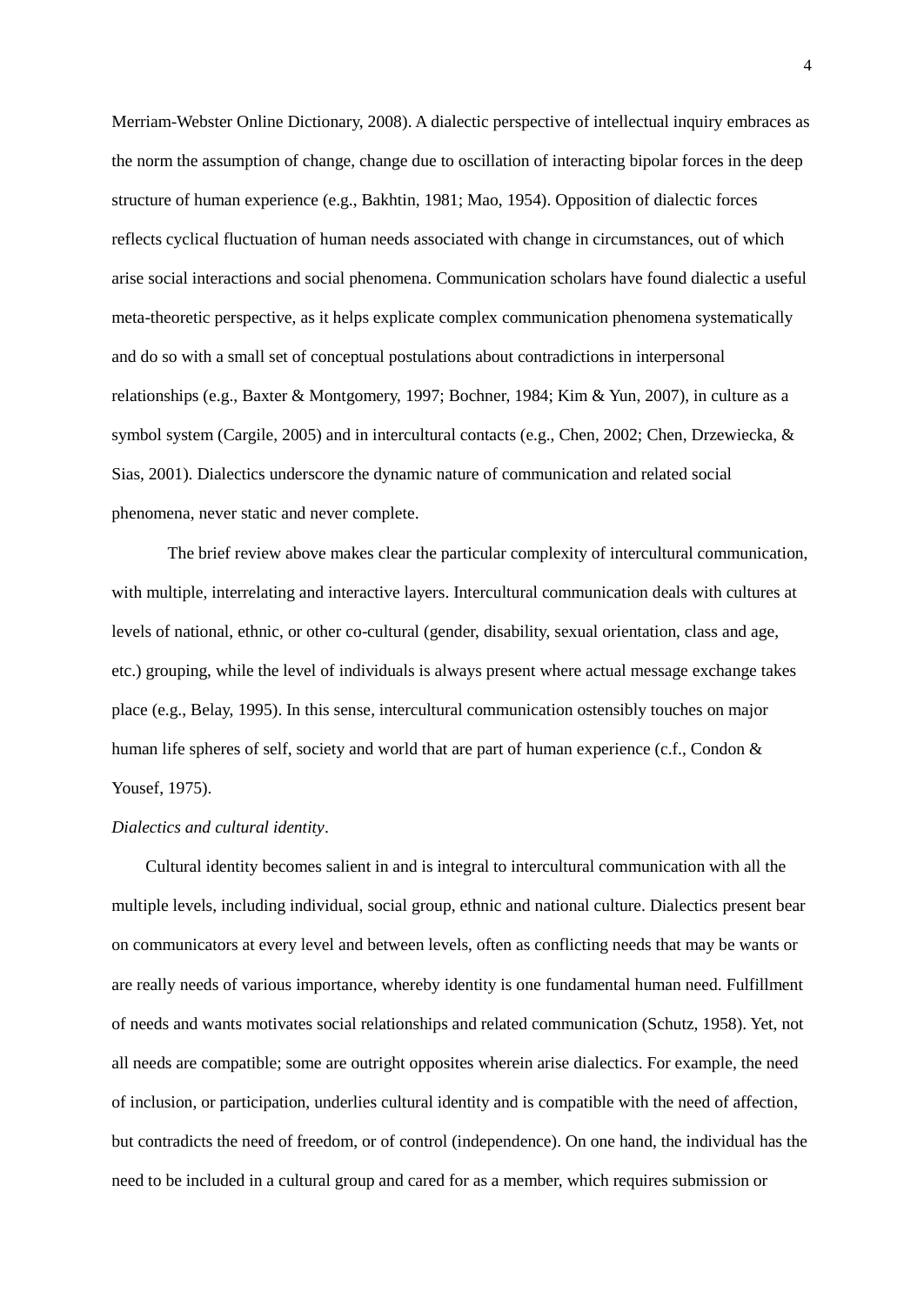compliance to the group norms and rules. On the other hand, there is the need of control over oneself, or autonomy, which contradicts the need to be part of a group, or connection.

Moreover, the individual may want her group to be part of a larger culture. Yet such a matter is not determined by the individual or by her group alone, as one or one's group may be rejected or excluded, thus has no control or freedom to the desired extent on this matter. This dialectic of assimilation and differentiation (Cargile, 2006) is a perennial, identity-related issue in intercultural adaptation for immigrants and host culture alike, as well as for all ethnic groups and the multicultural societies that contain them. In relation, another contradiction is present when one is part of the group and acquired a cultural identity from it. Issues may arise regarding the final say about a cultural identity, by avowal or prescription. A cultural identity is possible only when the person concerned self-identifies with, or avows membership in, a cultural group. Still, this is not sufficient, viz. the individuals concerned do not have the total control, since the avowed cultural identity may not be the same as the identity prescribed by the society, thus pitting the personal against the social (Martin  $\&$ Nakayama, 1999) in a dialectic tug-of-war.

Cultural identity often has to do with the dialectic of equality and inequality (Cargile, 2006), or privilege and disadvantage (Martin & Nakayama, 1999). To be proud of one's culture may arise from the need of self-esteem or self-respect, the need to feel good about self and all things associated with self. This inevitably places one's culture in a special status, above other cultures at least in some aspects entailing inequality. This dialectic may play out in a different way when cultures are not on equal standing by some measures, e.g., political power in the world, economic development, social wealth, and cultural visibility, etc. To identify with a culture of lower standing in whatever ways must reconcile with the urge to uplift the culture's status and come to terms with the related inequality. Here is yet another way where the needs for inclusion and affection come in conflict with the needs for control and respect, as one has no control over the (perceived) standing of one's own culture and has little say in others' perceptions.

# *Hongkongers' Cultural Identity.*

The cultural identity is always a complex matter. For Hong Kong people it has been more so due to its unique social and historical conditions, a former British colony governed largely by a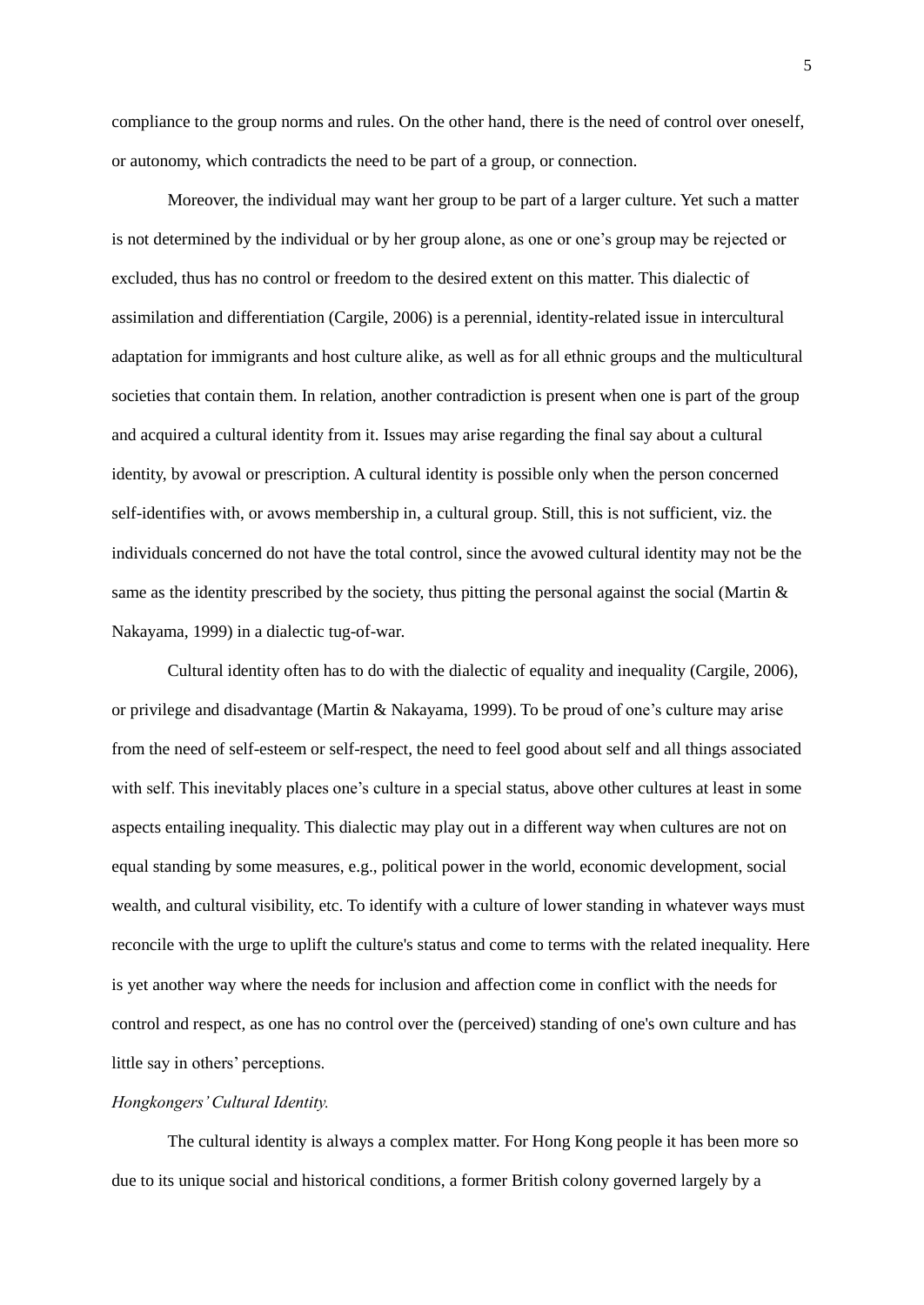British system, for over 1.5 centuries, where Chinese culture had continued to play a major role in its social and cultural life. Running up to the final decade of the colonial years, tracking surveys from 1985 to 1995 regularly showed that over 50% of the respondents identified themselves as Hongkonger, twice more than those identified themselves as Chinese, while half as much as the latter were those identified themselves as both Hongkongers and Chinese (Lau, 1997). This so even though about 61% considered Chinese culture as the finest culture on earth, and over 40% of them were proud of the achievement of the Chinese government (Lau & Kuan, 1988).

More recently, studies have shown similar results with a majority of university student respondents (53%) and an overwhelming majority of adolescent respondents (66%) identified themselves as Hongkonger or primary Hongkonger and secondary Chinese (Hong, Chiu, Yeung, & Tong, 1999; Lam, Lau, Chiu, Hong, & Peng, 1999). Yet another project in the decade that follows the reversion of the sovereignty from 1996 to 2006, however, registered a gradually visible shift in proportions of the categories (Ma & Fung, 2007). In this set of studies, about a quarter of respondents each identified themselves as Hongkonger or Chinese respectively, some 30% self identified as Hongkonger and also Chinese, and some 10% as Chinese and also Hongkonger. Overall, Hongkonger remains the cultural identity of the majority, albeit a narrower one now, while the proportion of people with double identity has almost doubled.

The impact of sovereign turnover seems obvious and natural. Not so clear is the people's actual experience of the impact and transition, along with the related political, ideological, economical, cultural and other changes, in formulation of and accounting their cultural identity. Of particular interest is ways Hongkongers' experience of their cultural identity may be a dialectical one, as that of their friendship (Chen, 2006). Two general research questions are put forward to guide the study.

RQ1. What are the dialectics that Hongkongers may have experienced in relation to cultural identity? RQ2. How do they manage and balance dialectics as evident in accounts of cultural identity?

#### **METHOD**

Face to face, one-on-one, semi-structured intensive interviews provided the data. A set of interview questions were formulated to cover different aspects of cultural identity and provide a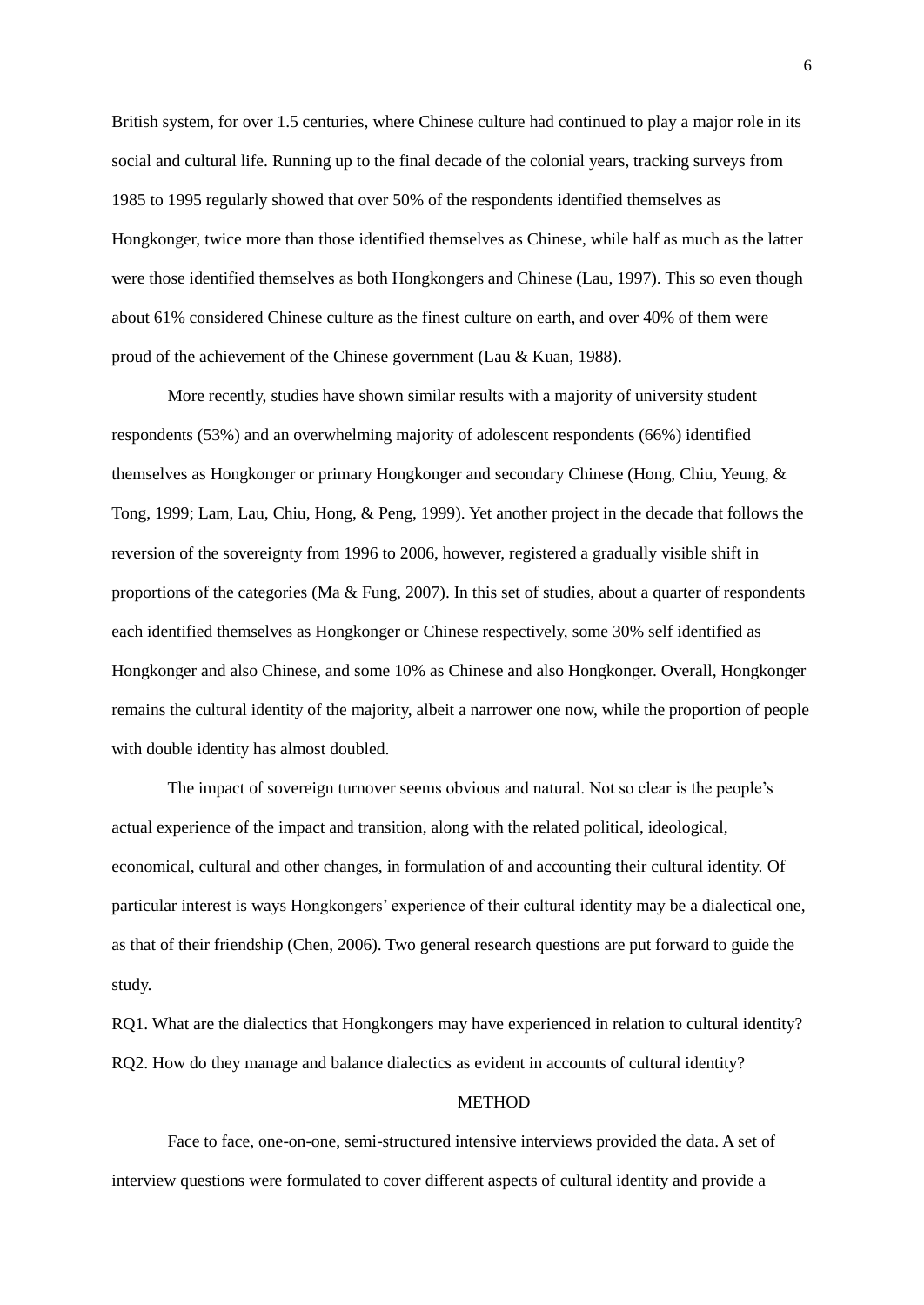general direction. The questions were open-ended, asking about personal experience, perceptions and feelings related to their cultural identity and other relevant areas, such as their names, use of language in various situations, observation of and interaction with various others in English and Chinese. Interviewees were encouraged to speak freely and elaborate on points of interest. All the interviews were taped recorded with consent of the interviewee.

Twenty-seven interviews in total were conducted, in 1997 and 2004. Five interviewees were female and ten were male, age ranging from 21 to 23 in the first batch of 15, and 8 females and 4 males, age 16 to 32 in the second batch of 12. All were born, grew up and were educated in Hong Kong; all were either college students or college graduates. The interviews were conducted in Cantonese and lasted for about 45 to 60 minutes each.

Following a general procedure described in Kvale (1996), responses were sorted based on the topic area and examined for themes and sub-themes across groups. Initial analysis and interpretation of data were done in relation to cultural identity. The preliminary results were examined further to address the research questions, identifying & interpreting dialectics that became evident in accounts. The next section is organized around the major themes, which help make visible dialectics in operation to follow discussion of each theme.

#### ANALYSIS AND INTERPRETATION

# *What am I - Identity Labels*

"Hongkonger" was the main label the interviewees used referring to their cultural identity, with a majority called themselves Hongkonger. Several used the label of "Chinese" and two had combinatory identification of "Hong Kong Chinese." "British" was not among the terms used to describe himself/herself in either batch.

The interviewees self-identified as "Hongkonger" on three accounts. The first was the locale that was mentioned by all interviewees. They used this label to emphasize that they had been living, were born, grew up and educated in Hong Kong, an entity not identical to Chinese, the mainland. For example, they had this to say:

'When I call myself "Hongkonger", I want to separate consciously from the identity of "Chinese" … because I have never lived in China.' (I2)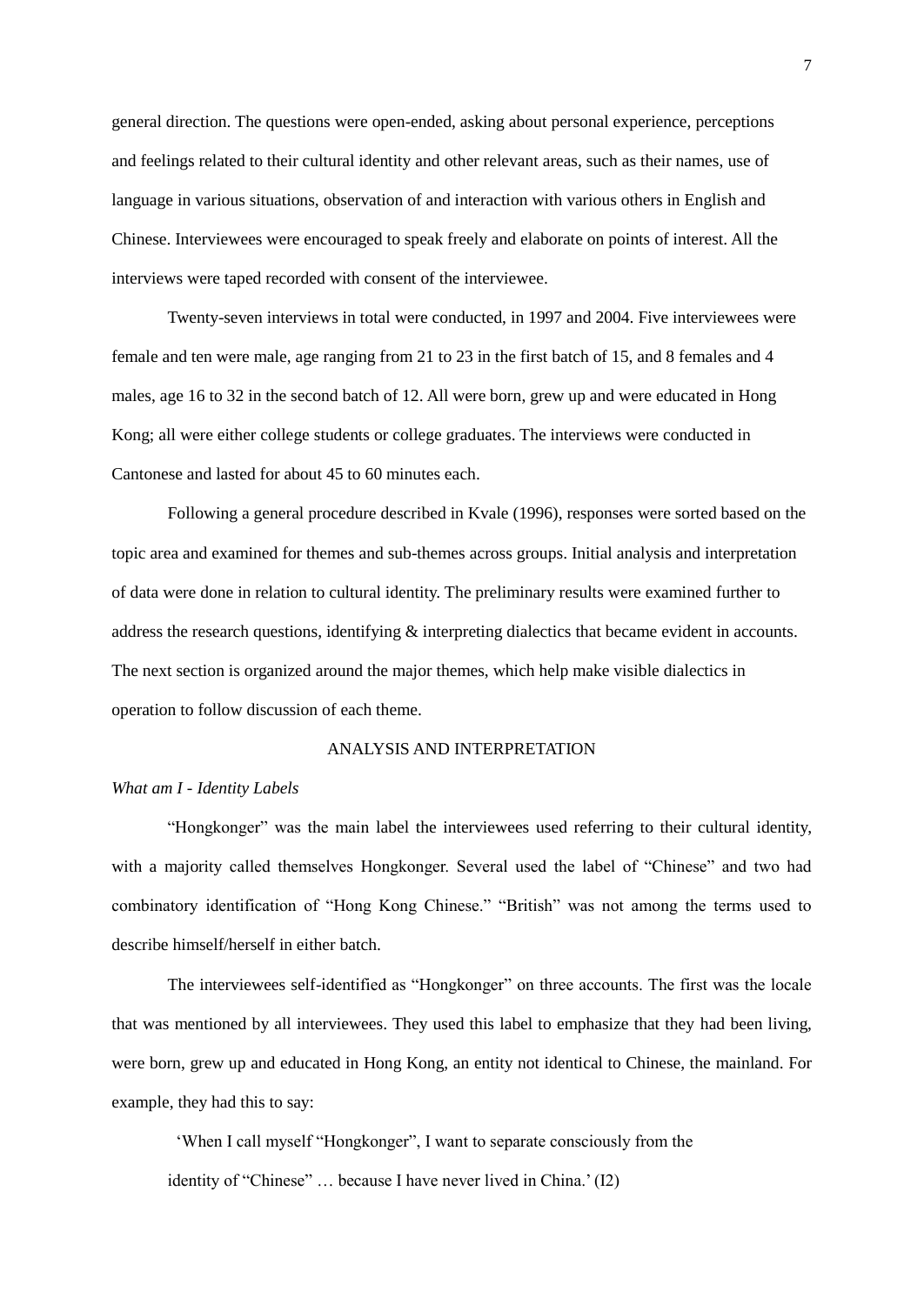'I always say I am a Chinese to Western people, but I see I am not a Chinese from the perspective of identity and region. ' (II2)

The second was that they had learned who they were very early on in life. This acquired knowledge had grown into part of them emotionally and could not be replaced lightly by a similar but not identical concept. An interviewee (I8), explained it this way:

'… My teachers never taught me the identity of "Chinese." When they ask

the question: "Where do you come from?" The model answer is "I come

from Hong Kong."…'

The psychological attachment to the label as well as the tenacity of this kind of attachment is apparent. Interviewees said that they were at home with the label of "Hongkonger" and felt strange to use simply "Chinese" to describe themselves. This is the case even for the interviewees who had used the combined identification of Hong Kong Chinese. They emphasized the importance of Hong Kong in their identity, as one explained it:

'… The term "Hong Kong" is put before "Chinese" because I am mostly

influenced by Hong Kong culture. However, Hong Kong is a region in China,

therefore I am a Chinese.' (I9)

'I am not unwilling to think of myself as a Chinese, but I am used to thinking about myself as a Hong Kong person … For me, Chinese refers to mainland Chinese people.' (II4)

Hong Kong had been under the British colonial rule for nearly 150 years, but the interviewees did not consider themselves assimilated to the cultural identity of 'British'. The reasons offered included that they were of a different race than the British, of completely different cultures, and that they themselves were not influenced by the British culture.

'I am greatly influenced by Hong Kong culture. Although I have a British passport, and Hong Kong had been ruled by Britain for a long period of time, I don't consider British as my cultural identity.' (I9)

**'**I call myself Hong Kong Chinese not because it is my cultural identity, but I

think that I am a Chinese in blood.'(I3)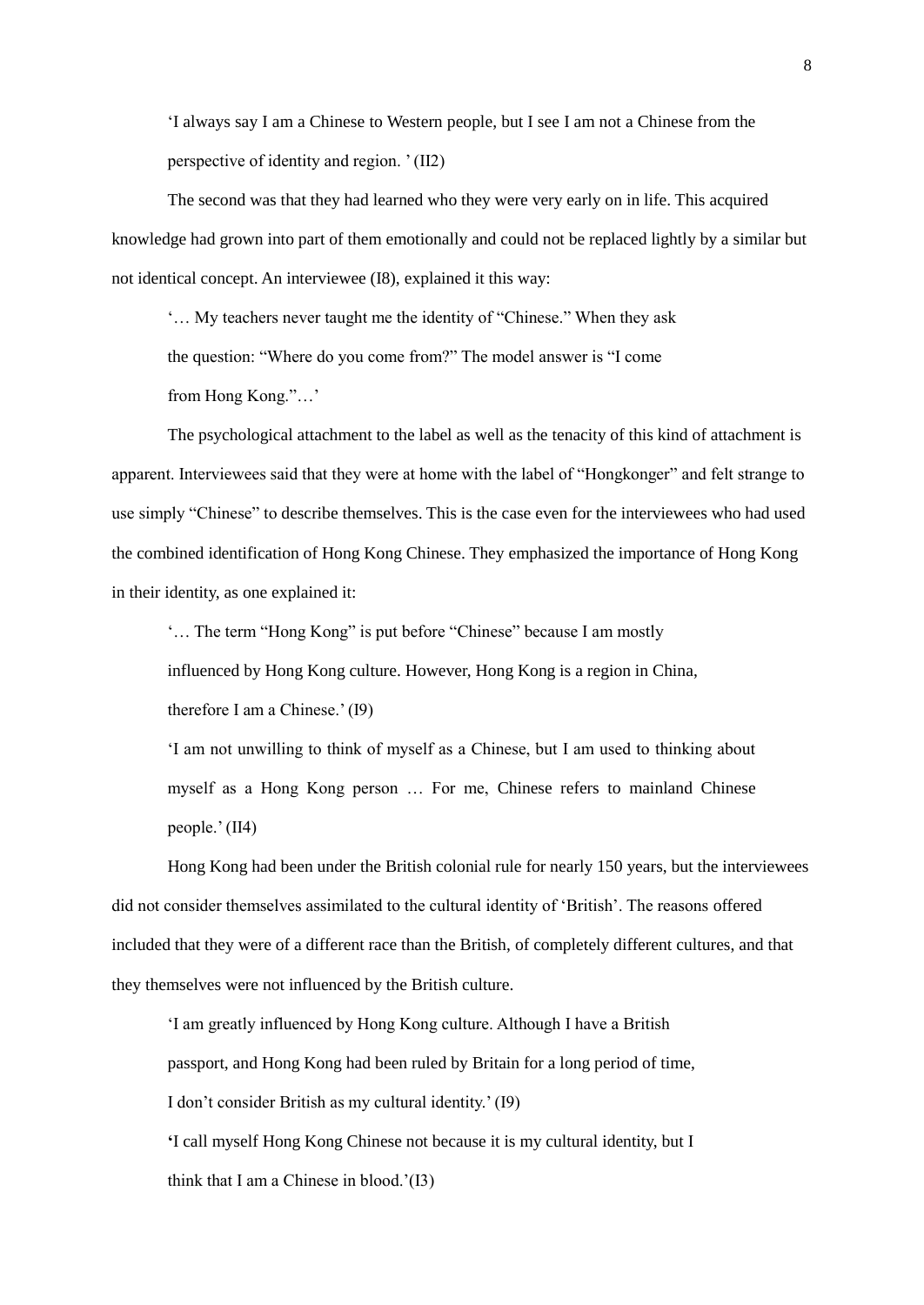'When I think of Chinese people, I feel very different from them and we do not understand each other. However, we have relation in blood, which make me feel ambivalent.' (I7)

The consideration of blood, or biological connection, demonstrated above was the third account. It was frequently mentioned as an important aspect of cultural identity, although the interviewees had also made contradicting remarks. This concern in itself may be indicative of the traditional Chinese cultural mindset that places great importance on blood relations, the very foundation of family (Hsu, 1981) closely tied to a land, a place.

Cultural identity for these interviewees has to do with one's physical association with a place as well as biological connection, such that it is seen to naturally derive from blood relation and associated physical presence. This way, the subjective experience of cultural identity is given an objective justification. A similar reasoning can be seen in accounts of "difference" between the British and the Chinese on the one hand, and between the Cantonese and other Chinese on the other. Far from being specific and categorical, interviewees, nevertheless, reported perceptual, or phenomenological, differences they directly or indirectly experienced as common-sense observations available for anyone to see. These differences, it then follows, naturally contribute to distinction in cultures. Selfperception is offered as one more proof of distinctive cultural identity in this three-way comparison. In spite of historical facts of the British influence on the political, legal and social life in Hong Kong, interviewees did not feel themselves influenced by the British culture. This feeling is what counts in their avowed cultural identity. They definitely did not feel themselves part of British culture and did not find it in themselves. They were also ambivalent about a Chinese identity. To them the label "Chinese" represented the rest of China but hardly Hong Kong, which, at present, they were not yet a part emotionally. They did recognize the cultural tradition, as well as the perceived biological bond. Tradition and biology connect people in Hong Kong and China as a collective. What is missing is a feeling, a connection, attachment or bonding at the personal level.

*Dialectical tension.* In relation to research questions, we can identify at least three dialectics so far: personal-social, assimilation-differentiation, and similarity-difference. The tension is apparent between the personal and the social, manifest for most interviewees in personal attachment to being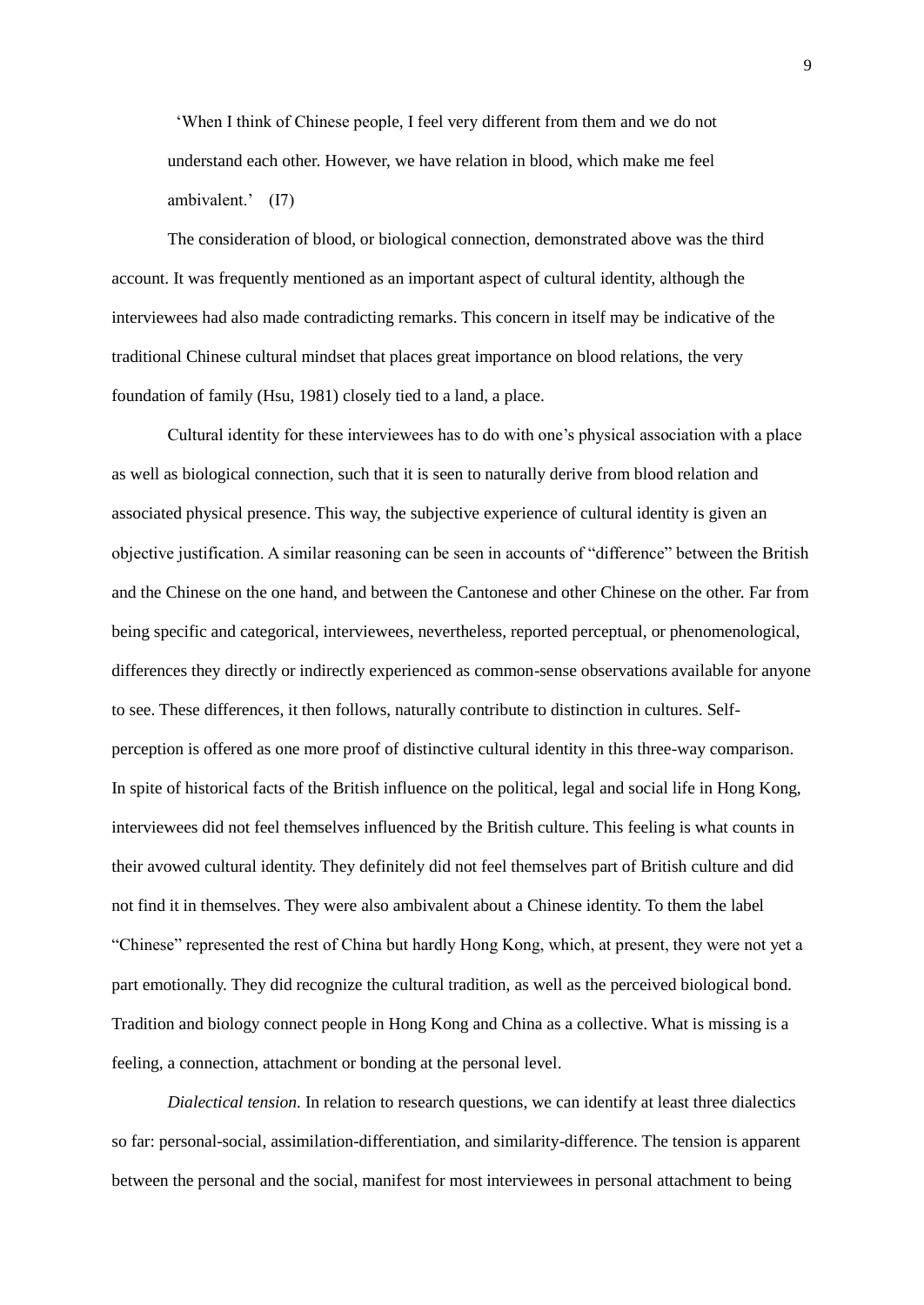Hongkonger and national<sup>3</sup> designation (socio-political beyond the local) of them being Chinese. Interviewees appear to have managed this by acknowledgment and acceptance of the latter as a fact of political life and a social expectation from the world as well as non-local Chinese, while preserving the former as a fact in another domain at another level. Assimilation-differentiation and similaritydifference dialectics reflect two more aspects of a same phenomenon, that Hong Kong being a part of China, in contrast to Britain, and culturally part Chinese and part British.

Their views are related in terms of physical location, blood relation (biological), or/and overall cultural heritage, each of which seems to give them certain leverage in the dialectical juggling. The blood relation differentiates Hongkongers from the British and keeps them from being assimilated into the Chinese; physical location differentiates them from both the British and the Chinese, as does the culture in the perceptual sense as well as the emotional attachment. On the other hand, they balance the tension between similarity and difference with respect to cultural affinity in another way. They are the same as the Chinese generally in biology and traditional culture, and different from the latter in concurrent culture perceived to have little mutual understanding. In spite of some explicit denials of the British influence, the very recognition of Hongkongers being different from the Chinese is indicative of the influence of the British rule.

#### *What is in a Name – Identity Markers*

The name of a person is an important symbol of one's identity. Adding the factor of language, i.e. use of English and Chinese name including English and Chinese signature in Hong Kong, it provides another angle to the picture of Hong Kong people's cultural identity, one that is marked with language. Interviewees' accounts of their experience were solicited around their English name, getting the English name, and using the English and the Chinese name.

An overwhelming majority of interviewees were using an English name<sup>4</sup> at the time of interview. The few who stopped using their English name because they thought that the English name was not as meaningful as the Chinese one. They were not willing to get another one unless they were forced to do so. In contrast to the Chinese name that seemed to be the default, most interviewees had changed their English name for two to three times, while a few had changed it so many times that they could not remember the exact number. Typically the English name was a choice of convenience out of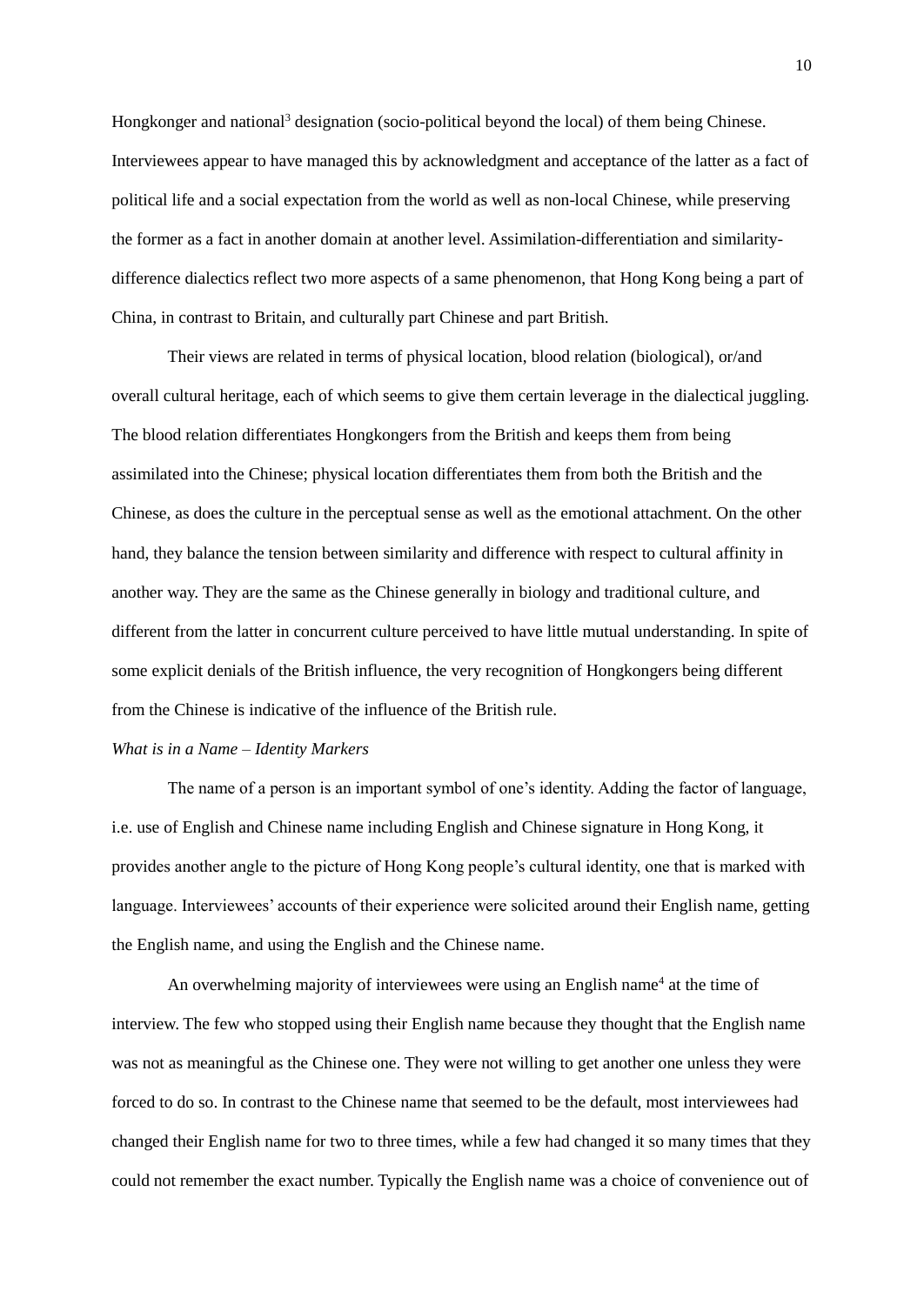necessity.

'I had a pen-friend at primary school, so I got the (English) name, to make things easier. Then I realized I didn't like this name, plus I was going to university, so I got another one. … No, I do not take it seriously. It was only out of necessity, for one must have an English name for the university.' (I4)

Recalling their experiences of getting English names, most interviewees pointed out the notable role a teacher played in this matter. They got an English name because either their school teacher asked them to do so or their English teachers were foreigners that did not know Chinese. Regarding reasons for not having a stable English name, sevral said that when they felt a name became dull and outdated, they would immediately get another one. Clearly, this name was like a replaceable accessory; there was little sentiment attached to it.

'When I was in primary school, my English teacher requested every student to get an English name. I had changed my English name many times. I changed it when I learnt a new one. In secondary school, my English teachers also asked the students to get an English name. I talked to my aunt, and she suggested one that sounded similar to my previous one, so I used it. However, when I was in Form VI, I did not want to use an English name that was suggested by other people, so I decided on one by myself, as a way of self assertion." (I9)

'When I was in middle school, I was asked to use English name in class, so I picked one from the dictionary. It looked good, sounded well, so I chose this one.' (II11)

Comparing the use of Chinese or English name produced revealing results. The interviewees attributed differences to social convention or local cultures. Those interviewees who used English name in university did so because they discovered that an English name was part of the subculture there. Every classmate used it to introduce himself/herself, so they just followed suit. They reported using English name although many habitually used Chinese name in the middle school. English name appeared to be a badge of passage of sorts. A few interviewees even mentioned that they felt strange when using their Chinese names in the university. Use of Chinese name in secondary schools was also because of the subculture, which had no tradition in using English name for daily communication with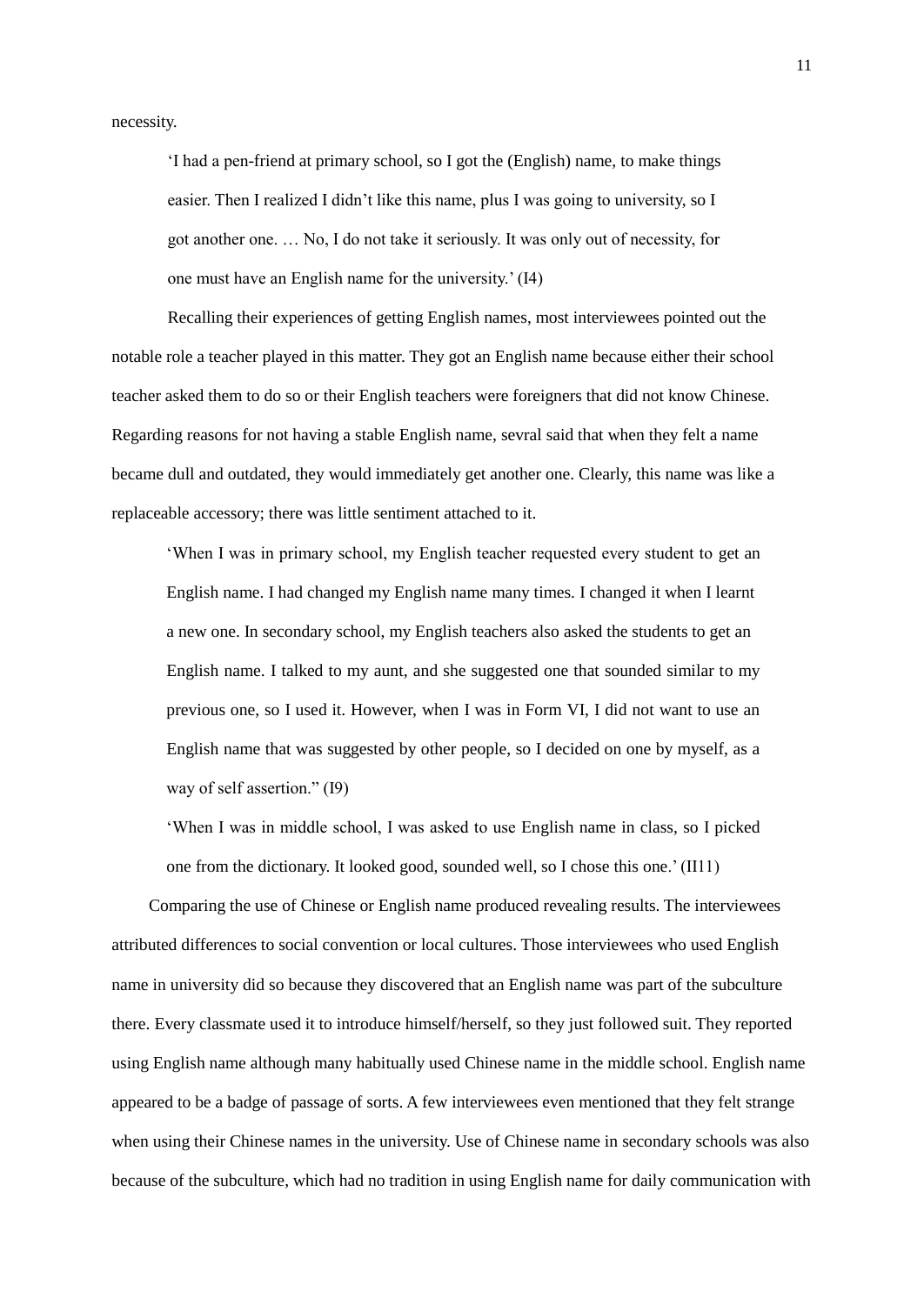others even though everyone had an English name.

Further inquiry revealed a difference in the perceived social distance associated with the name. English name was associated with larger social distance and smaller status differentiation. Several interviewees mentioned using the English name with casual friends that were not very close whereas using Chinese name with close friends. Interestingly, many reported that English name was suitable for informal situation, e.g., social gathering while the Chinese name was more suitable for formal situations, e.g., communicating with senior people or boss at work. Most interviewees felt that their Chinese name generated more affectionate feelings than did their English name. On the other hand, an English name conveyed a sense of being casual and sociable, whereas the Chinese one was more respectful and polite.

'When my friends call me by my Chinese name, I feel warm and close.' (II2)

'It is not necessary to use the English name when you talk to your relatives, because they speak Cantonese and could not understand English. But for friends, it is more common to let them know your English name. There is no need for them to know you more. Chinese name is more private for me. I won't let strangers know my Chinese name.'  $(III)$ 

'I usually like to use my Chinese name, but when I started working, I prefer to use my English name at work. … Actually I don't like my English name very much because of the way it sounds.' (II11)

Similar sentiments were reflected in providing a signature in English or Chinese. The majority (16 interviewees) used both Chinese and English signature, eight signed in English only and two had Chinese signature only.

Regarding situations for English and Chinese signature, some mentioned using the English signature in informal and/or unimportant documents, such as bank account book, informal conference record, credit card and application form. Similarly, some mentioned using Chinese signature in formal or important documents, e.g. credit card, contract and formal letter. Although document like credit card existed in both situations, the result was inconsistent, depending on personal perceptions of what counted as being important or formal. A major reason is pragmatic, e.g., what the situations call for,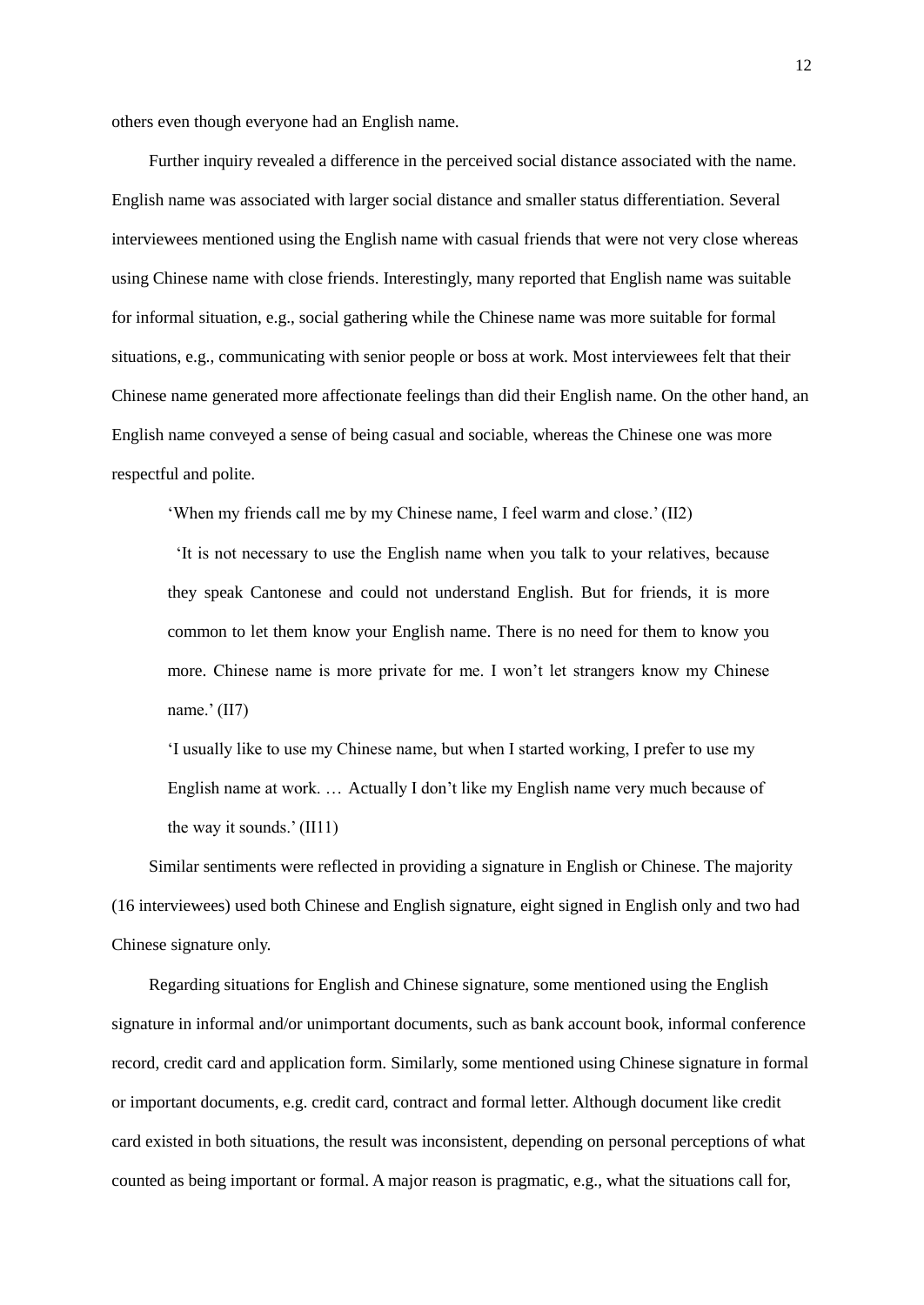difficult to be forged. A major concern was conveyance of the importance and formality of matter in use of signature. For some interviewees, Chinese signature was taken more seriously and respectfully than English. It was closer to them as a person. To them, using English signature carried little responsibility and commitment to the document, while Chinese signature represents them better, especially when the document carries legislative responsibility.

'I use Chinese signature only. … I think that my Chinese name represents me better, and is more serious in the eyes of law.' (I7)

'I have both Chinese and English signature. I usually use the Chinese signature in writing personal letter, because Chinese is humanistic and affectionate in my view.' (I9)

'When I write Christmas card to my friends, if they are elder than me, then I always write in Chinese.' (II2)

Eight interviewees used English signature only. The reasons for not having a Chinese signature varied: following the family tradition, yet unable to give a beautiful signature in Chinese, English signature being quicker and convenient to sign, and no need to do it in Chinese. Two explained their case this way.

'I actually would like to use Chinese signature, but can't figure out a way to sign it beautifully, and I do a better job with the English one. So I used that. If I could do a good Chinese signature, I would definitely use it, because it represents me better.' (I4)

'I cannot decide which should be used yet… For now, I sign my

credit card in English. Doing it in Chinese seems childish, immature,

… in English feels a bit high class.' (II9)

In summary, signature was not simply a signature. Various considerations had gone into actually using a particular one, although not all directly related to the matter of identity. The situation distinction was based on "importance" and "formality" to be endorsed by a signature where a particular one was called for. Importance and formality of situation is related to concerns over a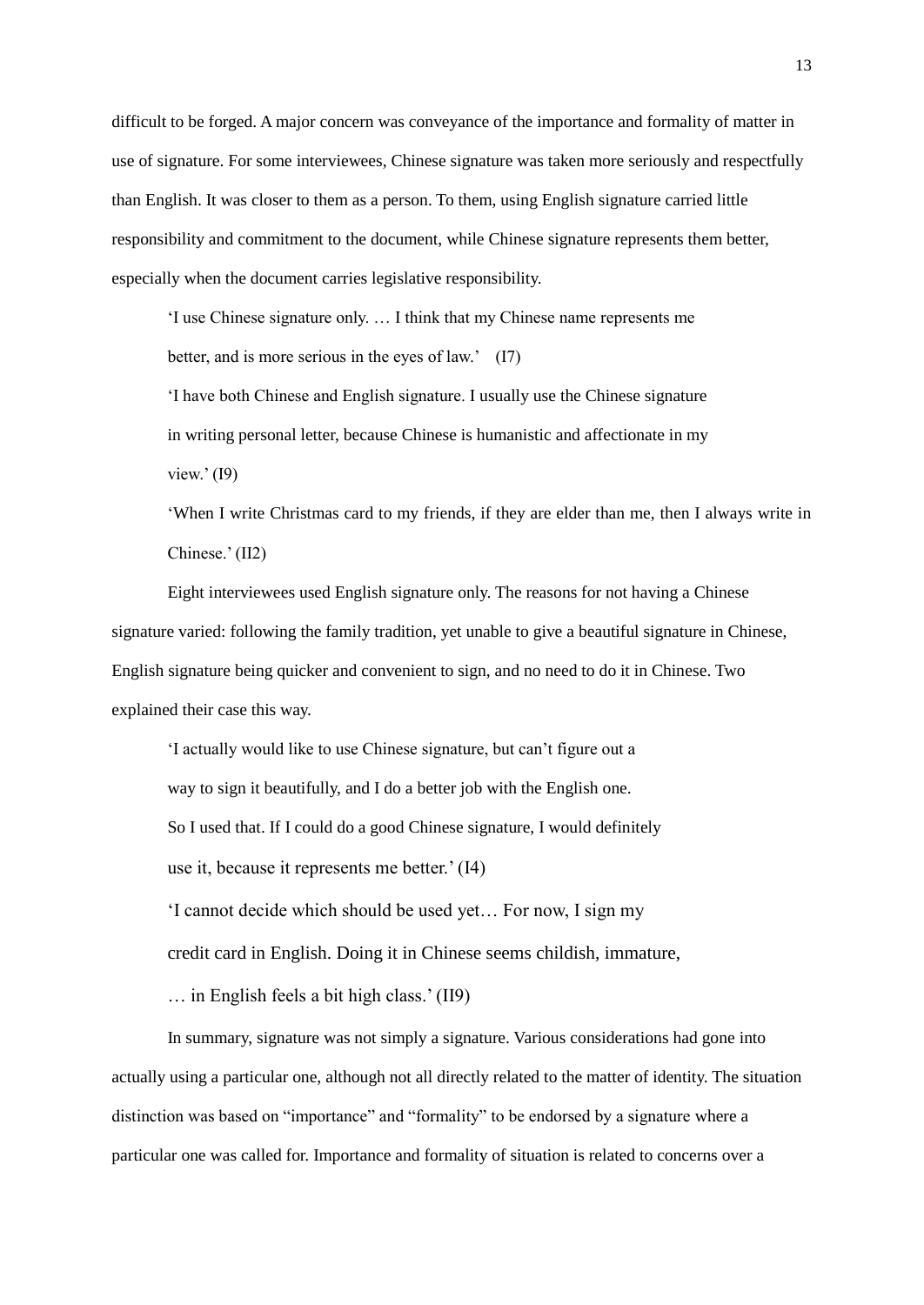proper presentation of self, hence indirectly to social, and sometimes cultural, identity of self.

Accounts on name and signature presented a view on the relationship between the name/signature and the name/signature bearer as mostly a utilitarian one. The sense of cultural identity in associated with name/signature emerged only occasionally when a Chinese one was involved. The Chinese name was given first (often at birth or shortly after), taken for granted as the given one and the one considered emotionally part of the self. English name or names came much later, mostly involuntarily acquired, short-lived, and used as a disposable label for the sole purpose of identification. Yet, being dispensable describes only particular English names and not the category of English name, which is necessary even valuable at times, and certainly functional.

The consideration of time, or history of association, implied in accounts, again emerges as an important aspect of identity, also presumed in the consideration of biological, traditional and geographical association discussed earlier. Identity takes shape on the basis of a history of sharing. The Chinese name is given much earlier in life and integrated into the self more closely. There is also the sharing of genetic make-up, of tradition, of location, and of being part of each other, the name and the person. All combined to give them the "Hong Kong" identity, whereas the "Chinese" part of their identity arises only from partial associations.

Dialectics manifest. The dialectic of instrumentality-affection<sup>5</sup> is apparently operating in the naming aspect of identity, of which language is a marker. Emotional attachment is not the sole determining consideration when it comes to one's name, although it is the core of an identity. Functional necessity may prevail in the form of convenience, easiness of use, or authenticity as circumstance has it. The society context in Hong Kong has brought the instrumental consideration in the naming to the forefront. People choose to use a name and signature perceived to better fit the situation and not just go by their emotional attachment to it. Also relevant is the personal-social dialectic, seen in the push and pull between personal wish, individual preference and social conformity to the convention in the secondary school or university. Interestingly, the personal wish and preference is formed and shaped to a large extent by social convention and conformity of an earlier time in life, which grows into one's sense of self and identity over time and turns from the social into the personal.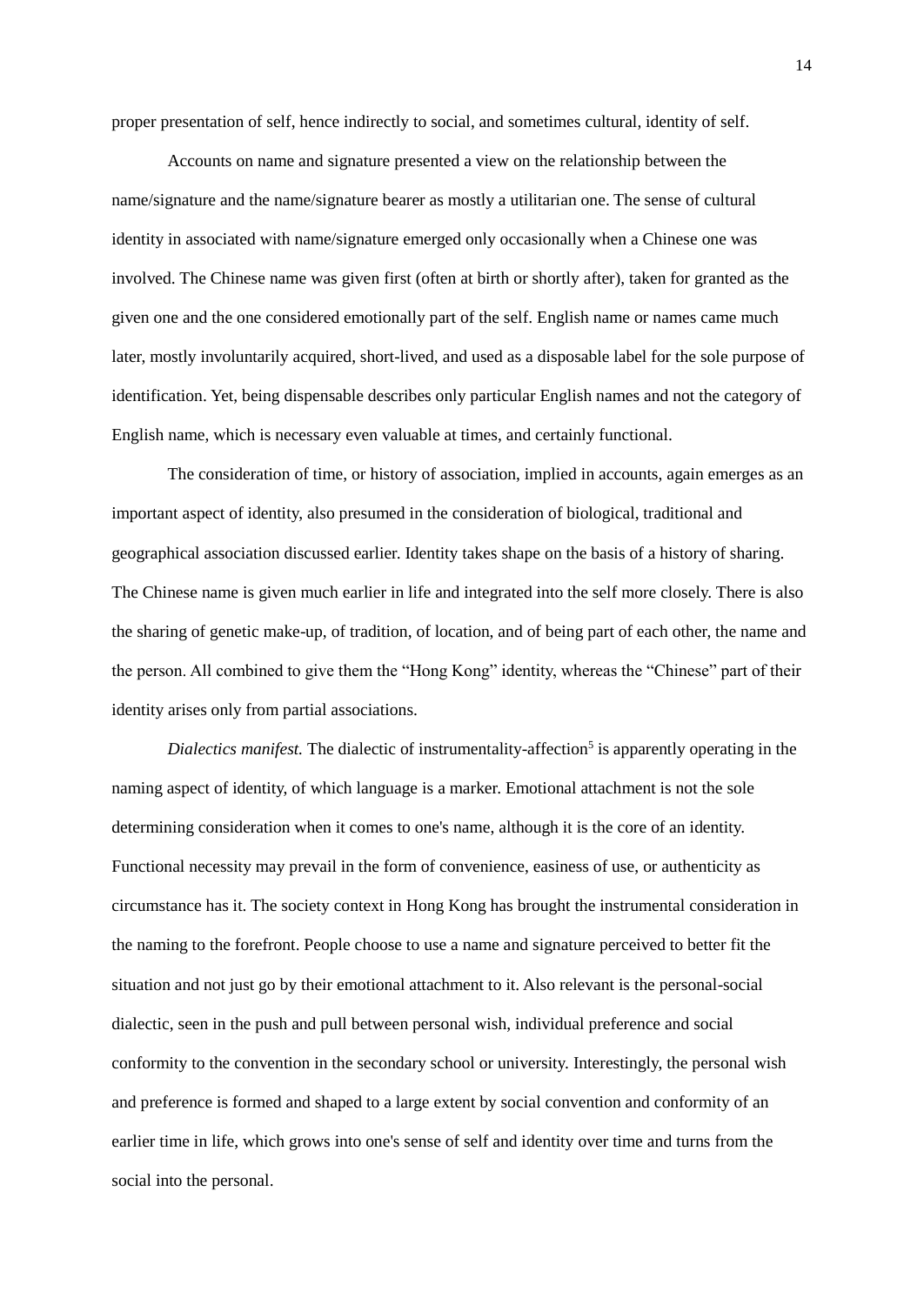A balance is maintained with pragmatic detachment in use of their names, particularly at times when the instrumental and the social take precedence over the affection and the personal. The English name/signature is regarded as a thing to do in order to get on with the day-to-day business; it does not represent or affect one's sense of self and identity. It is reasoned that a name in English does not really represent one's identity. The upshot is that one really does not need to have one's cultural identity proclaimed at every moment. All this indicates the dialectical and dynamic nature of identity production: a same element may be weighted variously in various contexts; one pole may prevail over the other some but not all of the time.

# *Languages – the First and a Second*

Language attitude is an indicator of one's attitude toward the associated culture and point to identification with a relevant culture (Giles & Johnson, 1981). Interviews tapped language attitudes through perceived importance of a language by interviewees and reasoning of their language learning.

Attitude toward Cantonese/Chinese and English came through in reaction to two common scenes in Hong Kong. Regarding two Chinese conversing in English in public places, something all interviewees reportedly had encountered in their daily life, most thought it forgivable if the speakers were foreign-born-Chinese or educated in a foreign country. However, many also said that if these two Chinese were English and Chinese bilingual but still chose to use English, they would feel unhappy, disappointed, troubled, or strange, since there was no reason for them to speak English in this case. Moreover, a few interviewees reported feeling indignant when they knew that these speakers were Chinese who happened to know only English, which was then considered a shameful conduct. Some interviewees also reported feeling suspicious about the motives for those Chinese that used English in a public place. It was speculated that these people might want to appear superior, pretend to have high education level, want to gain attention from others, or just show off. One comments summed up a complex general attitude for this matter.

'If they are fluent, I would assume that they are returning Chinese from overseas. If they are not fluent, then they may be just practicing English. I'm not against Chinese-looking persons talking in English. On the contrary I sometimes envy them for their ability to communicate in English. Fluent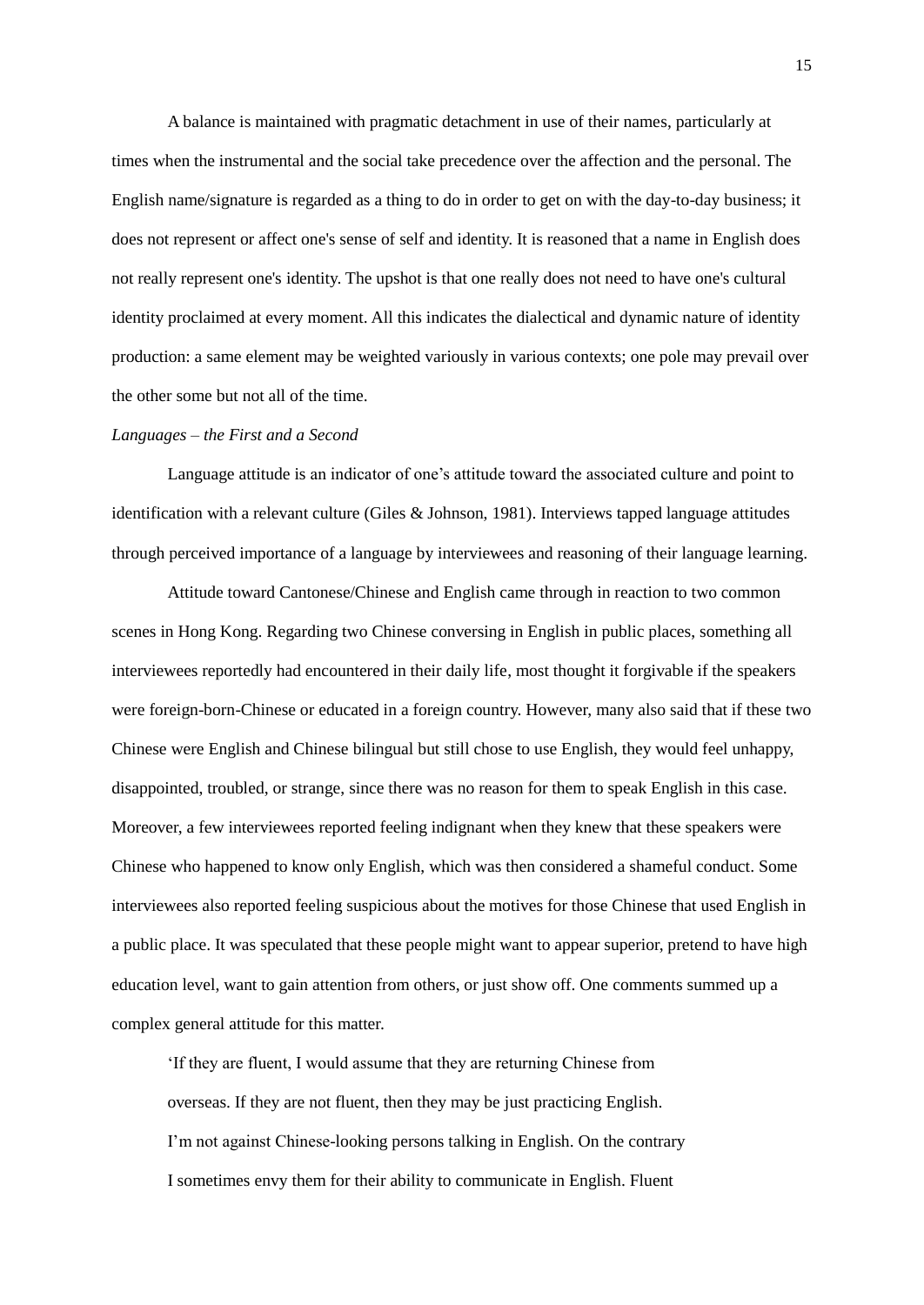English tend to give the impression of superiority in social interaction. If, however, they can only speak English and not Chinese, their mother tongue,

I think it is really shameful.' (I15)

The case of reading English publications in public place, the other scene, fared differently. Although a few interviewees also felt that the Chinese reader might want to be superior, or pretend to have high education level, or attempt to show off by reading English publication, the majority reported having neutral feelings about reading English books, for it was too common and many school assignments included readings in English. Another few interviewees reported having positive feelings toward and admired this Chinese because of his/her high English standard. For the interviewees, English language was a tool for access to higher education, landing better jobs, or needed in business.

The differentiation between oral and written form of the language seems to present a mark in cultural identity associated with language attitude. Reading is considered a task, which one often has to accomplish as part of many necessary daily activities without emotional implication. In contrast, the oral form of languages touches something deeper that is closely associated with being a person. It is a property, a characteristic, qualifying a person to be member of a particular culture. A cultural member in turn is identified as such by the language he or she speaks. Social expectation then is for one to acknowledge and display one's cultural identity with the native tongue, demonstrating the personal-social dialectic in this matter.

With respect to motives of learning Chinese language, the results were similar. The needs of learning Chinese were intrinsic and taken for granted. Most interviewees felt it mandatory, a moral obligation, to have an accepted Chinese standard simply because they were Chinese and because they lived in a Chinese society.

'If I must talk about the motive, I think that I am a Chinese and hence I should learn Chinese language well.' (I3)

Some interviewees had interest in learning Chinese because they favored Chinese culture:

'… I like to learn Chinese because I am interested in Chinese culture, e.g., literature. I want to have good Chinese standard so that I can fully enjoy the literature and even better if I can create literature myself.' (I11)

16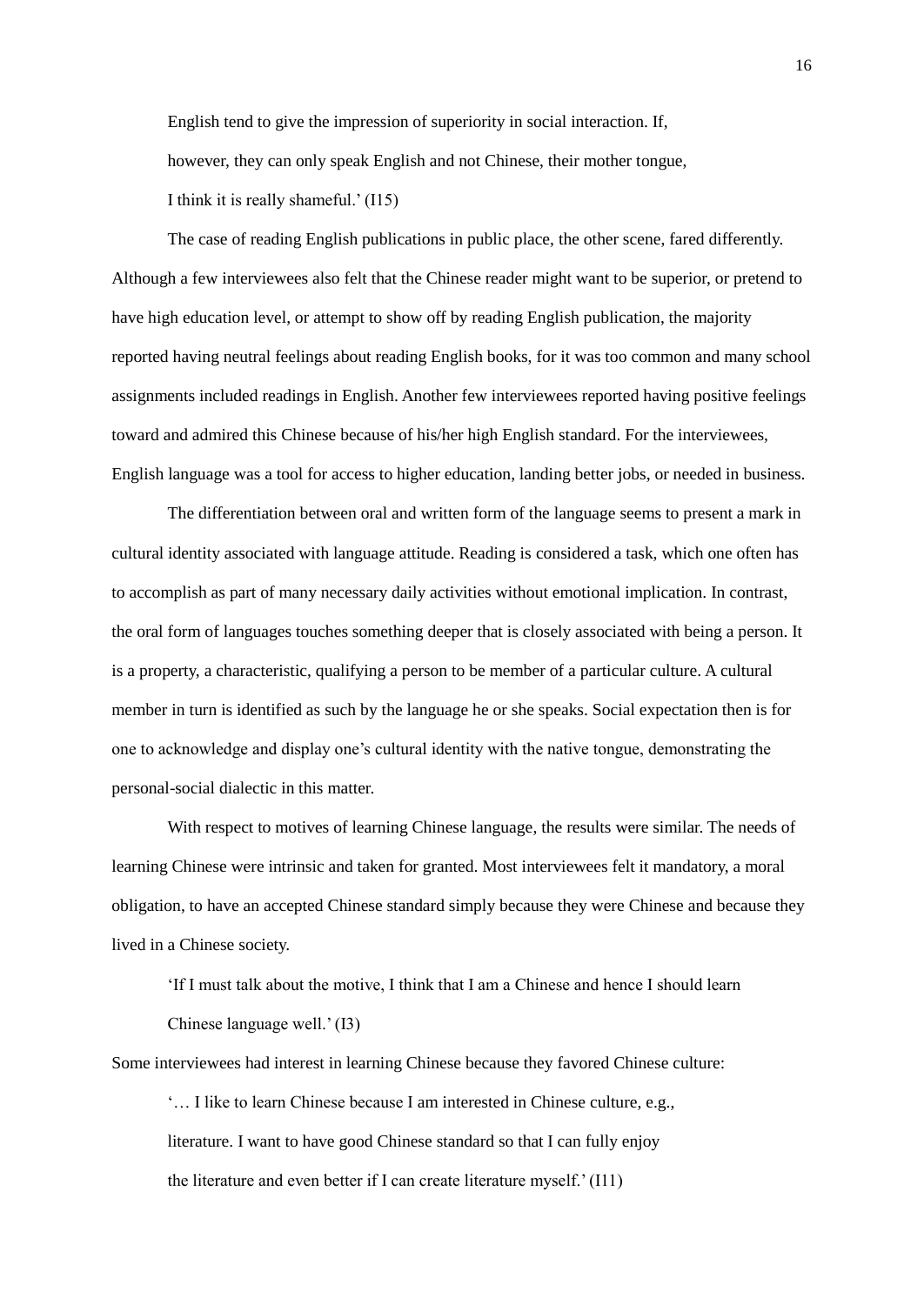With respect to English, they reported academic reasons as a motive to learn, for English was a basic subject in examinations; they must have good grasp to pass and to continue study. Moreover, having good English standard was necessary for other subjects because most subjects were taught in English. Interviewees also mentioned English proficiency as a prerequisite for well-paid jobs, an asset for a good living.

The majority of interviewees, about equal in number, chose either Cantonese or English as their most important language. A few identified Mandarin as most important. Interviewees said that Cantonese was important as the indigenous language and represented Hong Kong culture. This is expressed explicitly in the following remarks:

'… Cantonese is important because it is a local language that I use for daily communication … Cantonese can represent my culture, and Hong Kong culture is my culture.' (I3)

'… Cantonese … It is part of our life' (I7)

'…Cantonese is important. It is my most frequently used language. It can best express my inner feelings.' (I2)

'I like Cantonese the most, it is the language that I am most familiar with and have to speak in daily life." (II3)

'Cantonese is my favorite language, it is my mother tongue and I don't need to learn (as a language subject).' (II12)

The importance of English and Mandarin Chinese represented other considerations.

'Of course it is English (that is most important). Good English is the most important for a job and career prospect.' (I4)

'English. … For job application, no one will be tested for Cantonese or

Chinese ability. However, one will be tested for English.' (I5)

'... English, because English is a kind of international language and official

language of many western countries. What is more, many large business

companies are operated by foreigners. People who are fluent in English

will have a great advantage in getting the job.' (II6)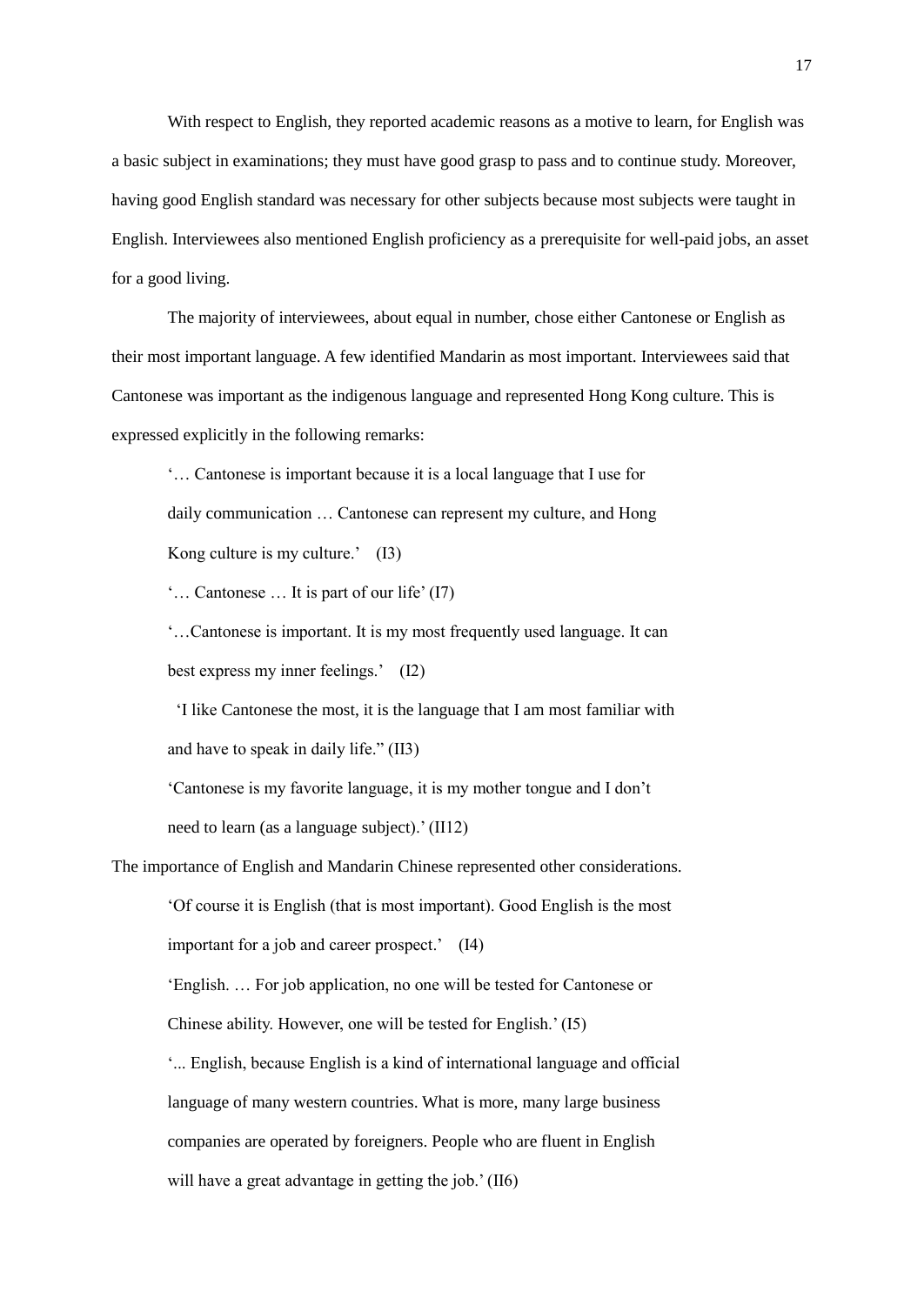'If you are good at spoken English, it is more easily for you to get a high job position and perform better. If your English is very poor, then you may be laughed at by others.' (II9)

'... Chinese. Because I am a Chinese, and Chinese is the legitimate first language of China. If Chinese is not most important what is?' (I6) 'Chinese is the national language. One must know it.' (I1)

'I think Mandarin is the most important language. Nowadays more and more Hong Kong people go to mainland China for work.' (II12)

Interviewees who chose English as their most important language gave extrinsic reasons to explanations to their choice: for finding a good job, for further study, for living in a globalized world. Although quite a number of interviewees chose English as their most important subject, it was not named a language that represented Hong Kong cultural identity as was Cantonese.

*Dialectics at work.* The attitude toward languages confirms that associated with names in different languages and reflects the same dialectics of instrumentality-affection and personal-social. It is shown in the choice of Chinese versus English on one hand, and written versus oral forms of languages on the other. To the interviewees Chinese lies on the affection pole as opposed to English at the instrumental end that may be socially required. Cantonese is more affectionate and personally preferred, and *Putonghua* more instrumental. The tension is dealt with similarly with the three-way balancing act, i.e., no single pole prevails while no language is favored at all times, all following the lead of oscillating identity needs under the circumstance.

Other dialectics also emerge in the process. Cantonese locates closest to heart as part of cultural identity; Chinese language also represents identity, but more on an abstract level and from association, whereas English is essential mostly as a means for some pragmatic goals. In contrast to Cantonese, Chinese is the different and stands for differentiation culturally, which, however, becomes the similar and turns into assimilation relative to English.

#### *A Language and Its Speaker*

Identification with a culture may also manifest in perceptions about a language (and variation) and its speakers. Whereas interviewees counted Cantonese as the most important language to them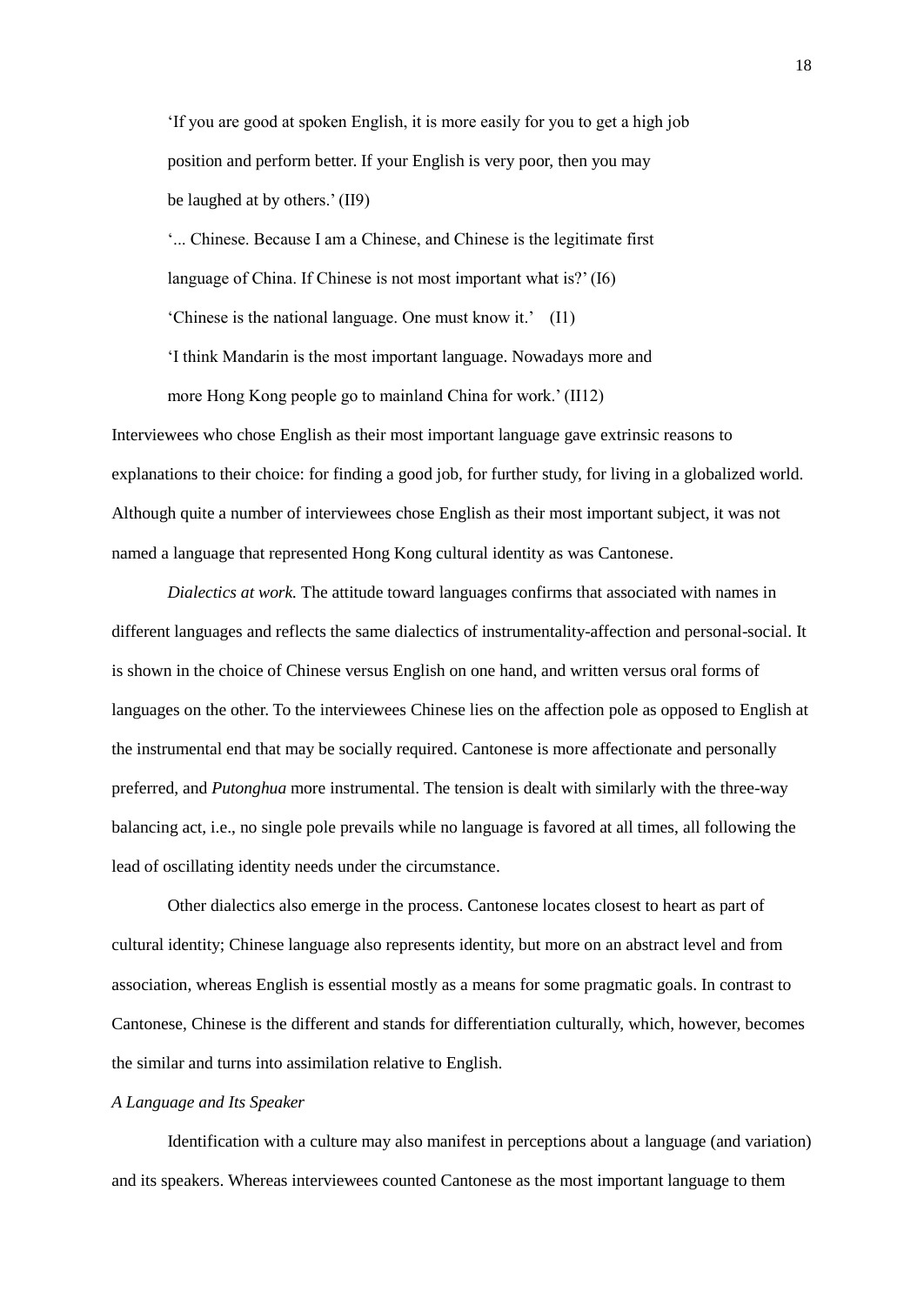because it represented Hong Kong culture, their opinions and feelings about Hong Kong people and perceptions of Cantonese were not consistent.

With regard to Cantonese people, all interviewees gave generally positive evaluations: many reported positive feelings about Hong Kong people, feeling affectionate toward them and proud of being Hongkongers. They shared the view that Hong Kong people were hardworking and effective user of resources, with high adaptability and a never-give-up mentality. They thought that Cantonese was local, affectionate, vivid and humanistic for expression of their emotion, and the mother tongue of Hong Kong culture. However, quite a number of interviewees also noted its negative aspects. They thought that Cantonese language was not artistic, not melodious, not cultured, and noisy; it was a better tool for communication than one to be enjoyed for artistic property. Some were ambivalent with less favorable evaluations of Hongkongers who were materialistic, self-interested and lacking in ideal.

'I think my Mom is a true Hongkonger. She is hardworking, persevering, and does not give up easily. But Hongkongers have some shortcomings too. For example, they just don't want to fall behind. Because they do not give up easily, they tend to be self-protective.' (I1)

With respect to mainland Chinese, most interviewees related negative perceptions of them, e.g. being noisy, rude, overly concerned with self-interest, not cultured, conservative, inflexible, like cheating, as well as big problems in the Chinese government. Several interviewees said they had no special feelings about Chinese because they were so unfamiliar just like foreigners. Interviewees thought that they were different from Hongkongers in many aspects, e.g. ways of thinking and attitudes, therefore the two groups did not understand each other.

'It is difficult for me to choose a word to express this kind of feeling. … The word

"mainland Chinese" makes me to think of people with low quality. (I6)

However, a few interviewees were proud of being a Chinese or expressed understanding.

**'**I have relatives in China. They live in a poor village and their education level is not high. They think that Hong Kong is a very good place. But I think that Hong Kong is not a place that is the same with their expectations.' (I3) 'In contrast to mainlander or "*Putonghua*", the word "Chinese" is much better and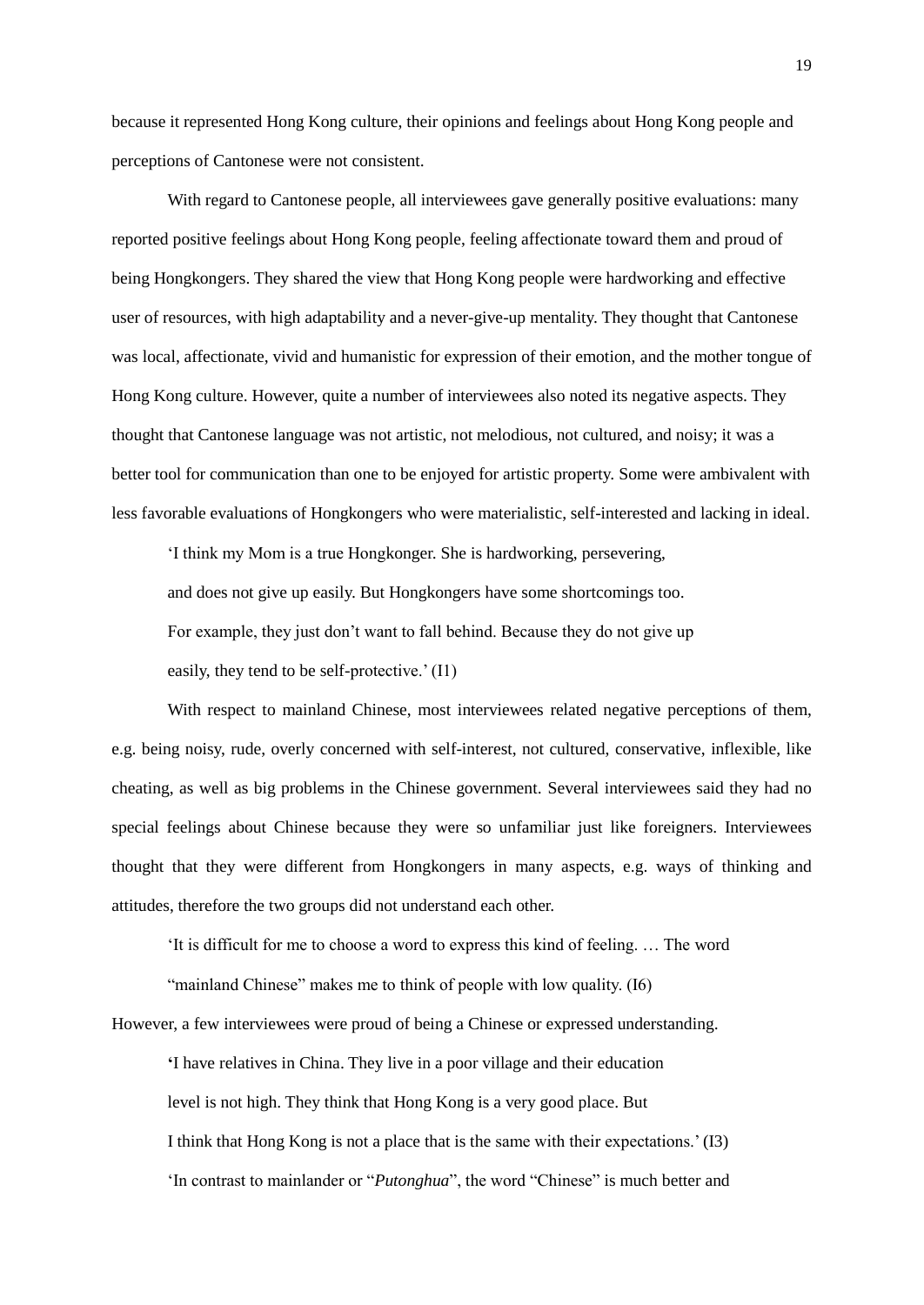more positive. I always relate this word to hard-working people.' (II6)

'… Because different people live in different society and cultural background, it is natural for Chinese to behave like that, such as not aggressive, not pay attention to hygiene, because their circumstance is just like that. If one could not be satisfied the basic need of life, then it is difficult for him to pay attention to other things. So it is not necessary to talk a lot, just to penalize the bad behavior. If they could not have enough food to eat, how do we talk with them about the issue of public environment?' (II7)

Although most interviewees seemed to have negative perceptions of mainland Chinese, they were quite positive on Chinese language, which was also the written form of Cantonese. Some interviewees favored it because it was artistic. Some felt grateful because they had an opportunity to learn Chinese, because it was a special kind of language and represented a special culture. Some commented on the difficulty of learning Chinese. The contrast between perceptions of Chinese people and language is illustrated in the accounts below:

'Chinese characters feel close. … If we have to choose between writing in

English and Chinese, most people I think, including me, will choose Chinese.

We feel close to it. ... Many mainland Chinese tend to cheat. Some are simply hoodlum, with no public morality.' (I13)

Identification with Chinese the language stood in contrast to lack of it with Chinese the people, those that lived in the mainland. The clear sense of differentiation was readily expressed and shared, countering the natural affinity toward Chinese the language.

Interviewees' perceptions on foreigner were more neutral and positive than on (mainland) Chinese, further highlighting the perceived difference with an evaluative eye. Some interviewees expressed better feelings about foreigners than about mainland Chinese because the former were nicer and more rational, and their societies had better development than China. Some interviewees expressed that foreigners were superior because their language was an international language, and they had high international status in terms of advance technology, good economic and political system. There were, however, also reactionary responses to this general perception, as illustrated in the following remarks.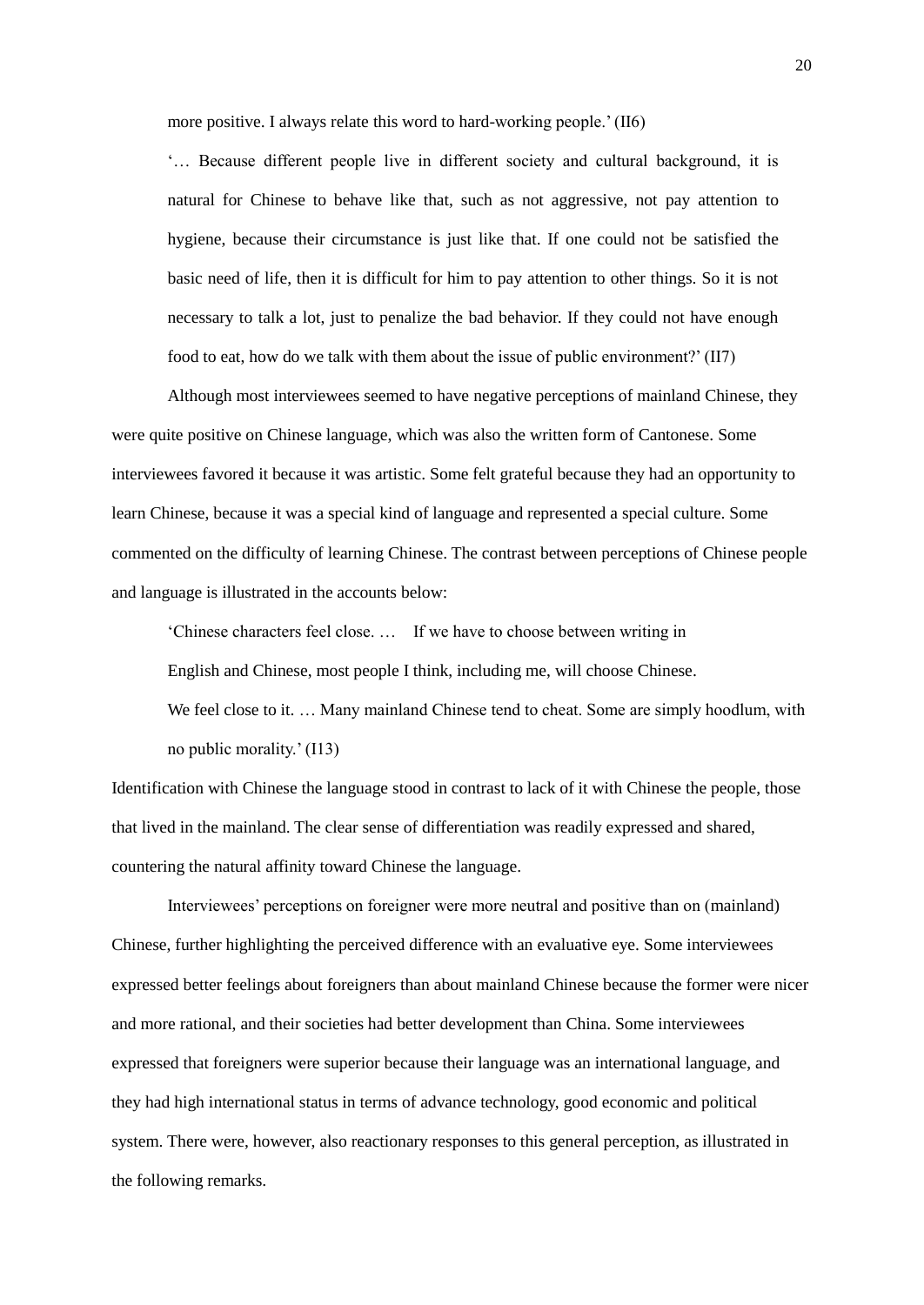'… I realized some people actually thought the British is superior and felt intimidated. This ticked me off. … I thought we were all human beings why was it that English speaking foreigners were more "high"' (I1) 'Western people…… The western countries are much advanced. People live a high quality life and concern more about the way of life.' (II3) 'I think English is an elegant language. It is more beautiful than other language both in spoken language and written words. ... But in English speaking countries, people tend to look down on others of different countries, such as Chinese. " (II9)

Generally, interviewees' perceptions on English were consistent to their perceptions of foreigner. Some had no special feelings on English, for they still felt this language "distanced." Some interviewees thought that English represented power and superiority because it was an international language. They considered English as a skill that was convenient to have and easy to learn, but not as artistic as Chinese language.

Accounts of their evaluation of languages were matter-of-fact and had little to do with cultural identity, as languages were apparently judged for its inherent qualities (e.g. ease for learning) and pragmatic values. When the talk turned into evaluations based on personal connections and feelings, however, interviewees' emotional attachment to Cantonese language and Hong Kong/Chinese culture was in display along with the underlying cultural identification. Similarly, comments on Hong Kong people, Chinese people and English-speaking foreigners were rather matter-of-fact early on, until it turned personal. Perceptions of speakers of a language were generally related to the societal wealth and technological advancement. Admiration and respect went to the Western others who were considered modern and advanced. "Mother" and "relatives" were brought out as examples for people in Hong Kong and in mainland, whereas foreigner examples were persons of no personal relations. It metaphorically symbolized the position of each in the cultural identity of Hong Kong interviewees.

*Dialectical juxtaposition*. Seen from the above, underlying views about Cantonese and Hongkongers is an ideal model against which one's own people are measured from a realistic standpoint, in spite of the emotional bond. The instrumentality-affection dialectic is juxtaposed with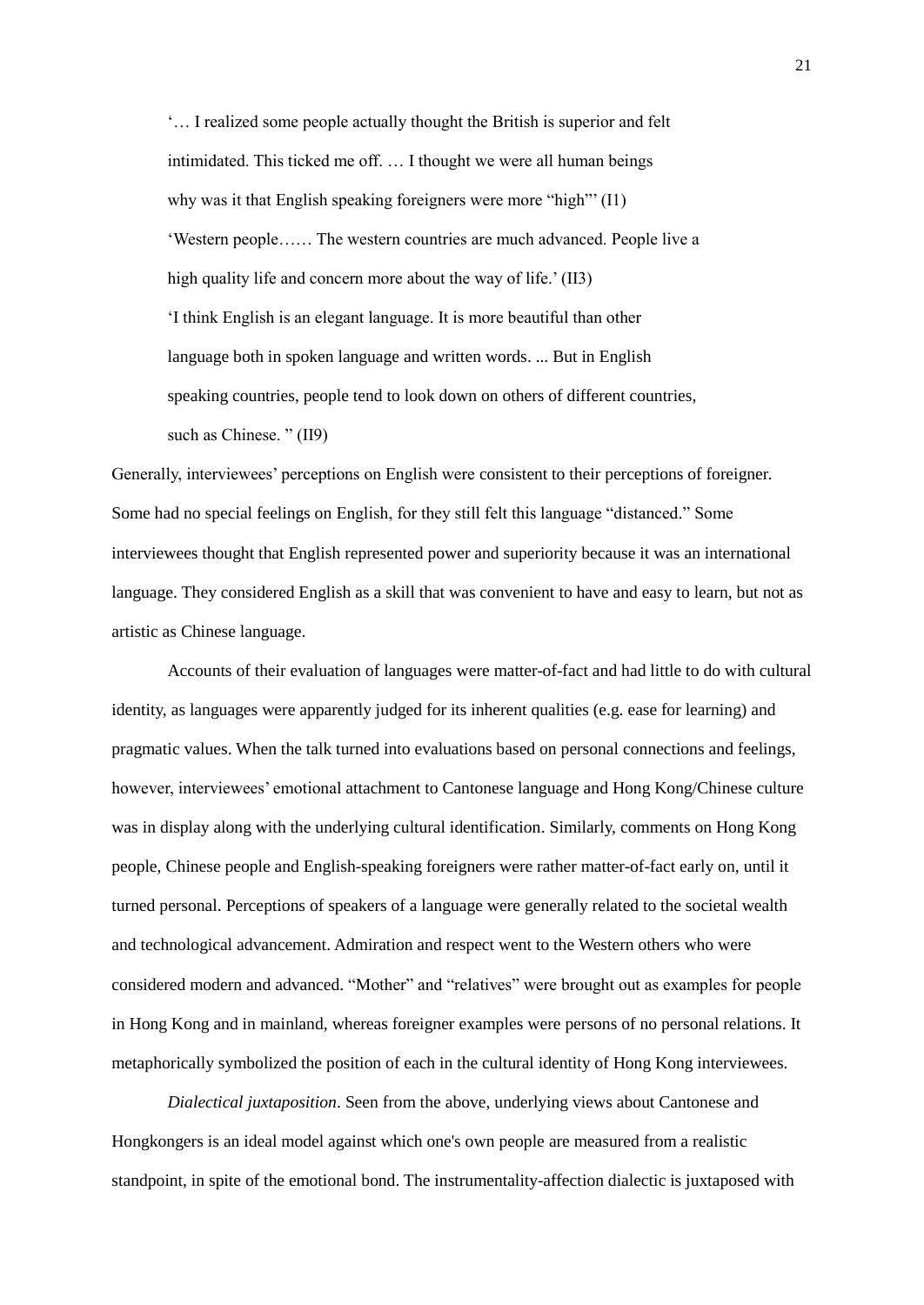that of ideal-reality and similarity-difference in relation to the Hongkongers' cultural identity. Society development with associated social wealth and technical advancement belongs to the ideal to be inspired to, which is not quite Hong Kong, and definitely not mainland China in their view. The ideal is useful and desirable, but not in one's heart and not the same as Hong Kong. The affection goes to the real, Hong Kong, although it falls short of the ideal.

There are also attempts to do justice to the "other" Chinese, by situating the target group in their social context, evidence of the equality and inequality dialectic. The Hongkongers' merits and achievements that is their pride naturally contrast to the less than flattering perceptions of their mainland relatives as not being equal. Expression of understanding of their difference in circumstances allows interviewees to pass judgment in a fair and unbiased manner, tipping toward equality. This dialectic juxtaposition is also shown in accounting perceptions of the British or Westerners, who hold the comparative advantage, but not the emotional one, where the equality is brought to Hongkongers for their less than ideal circumstances.

## *Communication with Mainland Chinese and Foreigners*

Communication experience with mainland Chinese and foreigners from traveling, academic exchange, or visiting students/faculty, with limited rather than more intimate, personal contact, was also telling about interviewees' cultural identity and identification. Interviewees had pleasant and unpleasant impressions about mainland Chinese, mostly centered on discrepancy in mutual expectations and lack of mutual understanding. There was a common sentiment that it is sad, or even embarrassing, that they could not speak *Putonghua* and were forced to speak English with the mainland Chinese. With respect to exploration of cultural differences, interviewees found a great deal of differences between Hong Kong people and mainland Chinese in the interactions.

They noted difference in vocabularies and in thinking styles, with attention attracted to the negative side of Chinese and positive side of Hong Kong people. For example, they said that Chinese thinking style was conservative and their own was flexible. Most interviewees reported heightened awareness about their Hongkonger identity in communication with mainland Chinese. Such feelings occurred in other situations of strong contrast or when their "Hongkong-ness" was unrecognized. Some of them thought that Hong Kong and China were quite different in terms of culture. As a result,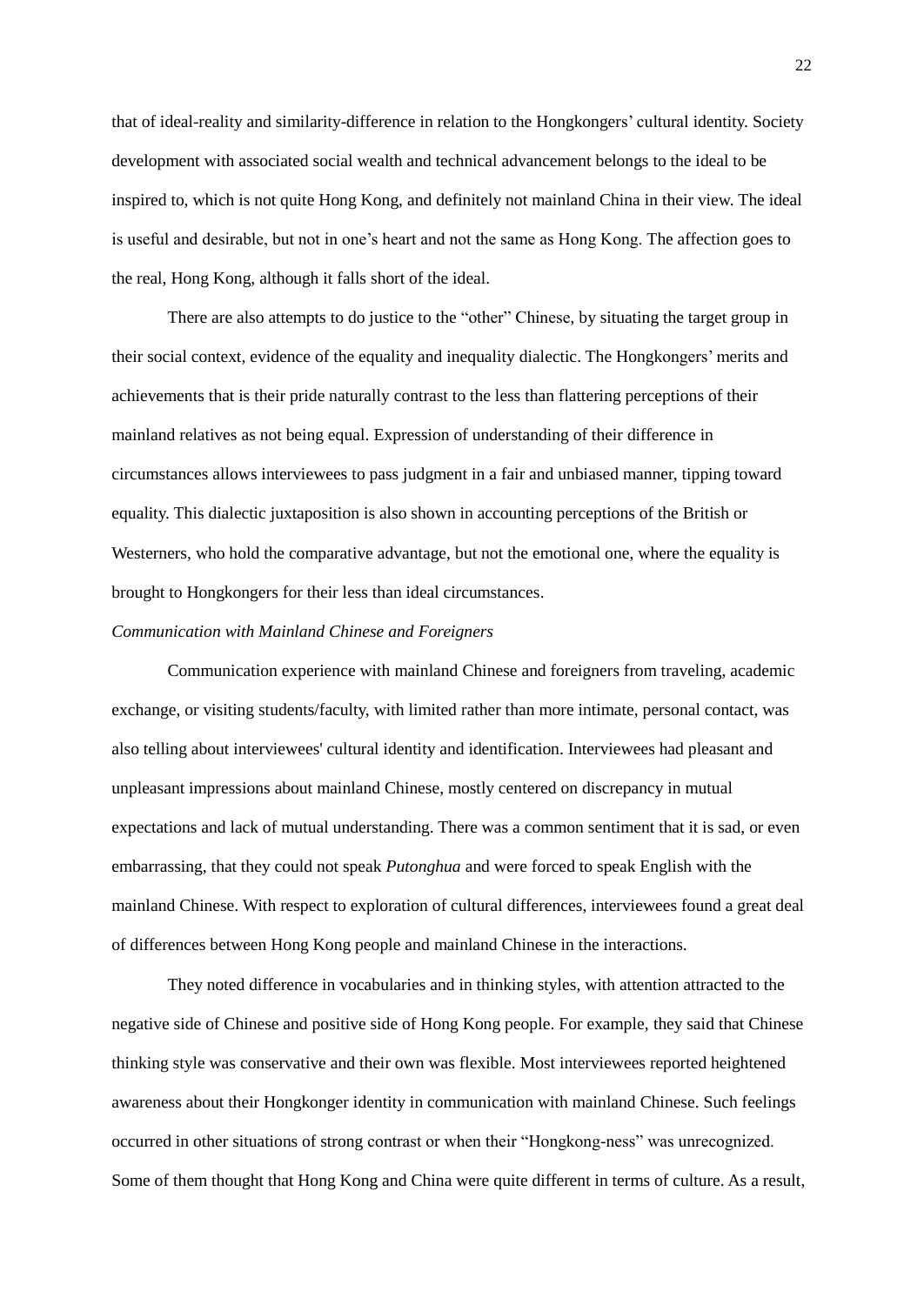the more the mainland Chinese assumed that they were the same, the more the interviewees felt they were different. On the other hand, some of them found that Chinese were very patriotic and had strong national identity, which became a big contrast to their Hongkong cultural identity. They thought that their sense of cultural identity was very weak and they did not have a nationality as a back up for them to communicate with people in other countries.

**'**When I communicated with the Chinese students, they expected that they had no difference with the Hong Kong people. However, I thought that we were different. Sometimes I did not understand what they were talking about even I could listen to their *Putonghua*." (I7)

Strong perceptions of differences also aroused high awareness of cultural distinctiveness.

**'**I strongly feel about the cultural difference between Hong Kong and China when I visited a university in the tour. I remembered that the entrance of this university had some Chinese texts that encourage students to do their best and be practical. All of us felt surprised about this and thought that if this entrance belongs to an university in Hong Kong, the texts would be read as encouraging students to be lazy and not serious on study!' (I9)

'When I say I am a Hong Kong people, I would like others to regard me as a clever person with wisdom and knowledge. That is not to say Chinese is not clever, but to emphasize most Hong Kong people is more cultured. I want to tell others I am a Hongkonger, a cultured person.' (II9)

There were also shocks of a different nature that underscored the Chinese part of their cultural identity, for the common ethnic root or blood relation was not questioned, and fore grounded the difference they felt they had with mainland Chinese.

'I think that if I learn German and use it to communicate with the native speakers, the cultural shock will not be as great as the cultural shock coming from the communication with Chinese … the mainland Chinese and I are both Chinese, but we don't have a common language. This brings me a great shock.' (I3)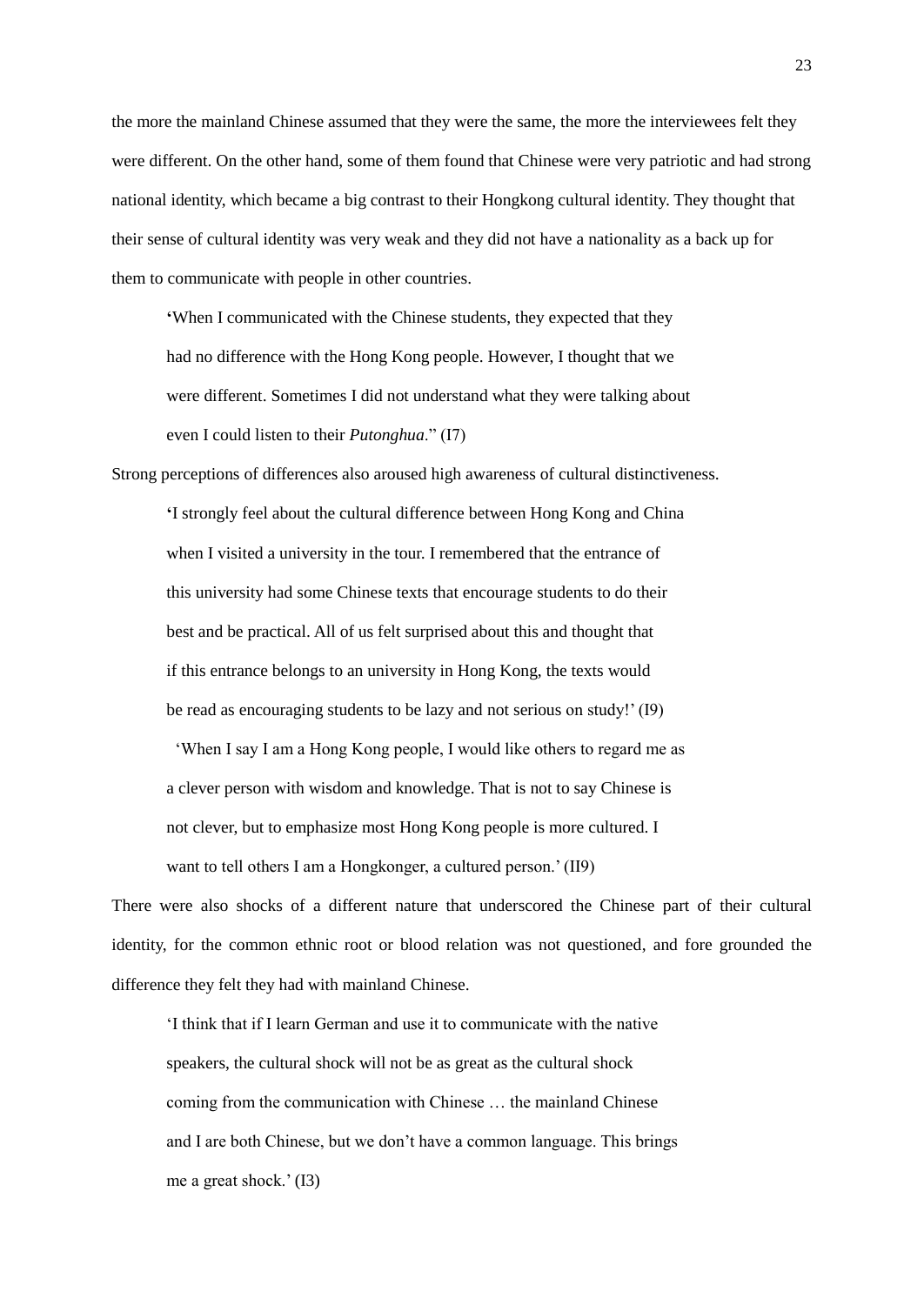Perceptions of communicating with the foreigners were quite positive in general. Most interviewees felt comfortable and happy to communicate with them because they were nice, helpful, polite, humorous, and had direct expression in communication. On the other hand, some interviewees did not like to communicate with foreigners because they were too casual and open. Similarly, interviewees mentioned the language difference with foreigners. They thought that although both could speak English, their ways of speaking English were different and represented different cultures. Moreover, interviewees pointed out specific differences in their communication style: foreigners were direct in expression but they were indirect.

Awareness of cultural identity was slightly different in the case of communicating with foreigners. Most reported increased awareness of their cultural identity because Hong Kong and western countries represented different cultures. Several mentioned experience of heightened sense of cultural identity due to mistaken identification.

**'**I remembered that when I visited a zoo in Peking in the study tour, there were some foreigners in there. They said "Hello" to us and asked if we were Japanese. All of us reacted very strongly to their question and said "we are Chinese." I was surprised that why they thought that we were Japanese, because I have a Chinese face. I think that next time, when people ask me my identity, I will answer: "I am Chinese, but come from Hong Kong."' (I3)

Being Chinese was secondary to being Hongkongese. It nevertheless was part of one's identity and demanded recognition. Denial of one's cultural identity, even though inadvertently, aroused strong feelings. The incident revealed a psychological distance between being Chinese and being Hongkonger, whether it came from other Chinese or foreigner others. Difference noted in ways and manners further explained or rationalized the distance in two cultural identities.

*Dialectic balance.* A dialectical process of the social vs. the personal transpires when personal experience is confronted with social norms that tie a people together on basis of cultural heritage. Whereas the social instills expectation of similarity of Chinese whether in Hong Kong or in mainland, the personal provides first hand experience of the difference to be included as an aspect of Hong Kong cultural identity. The difference felt is then balanced by the sense of identification when they are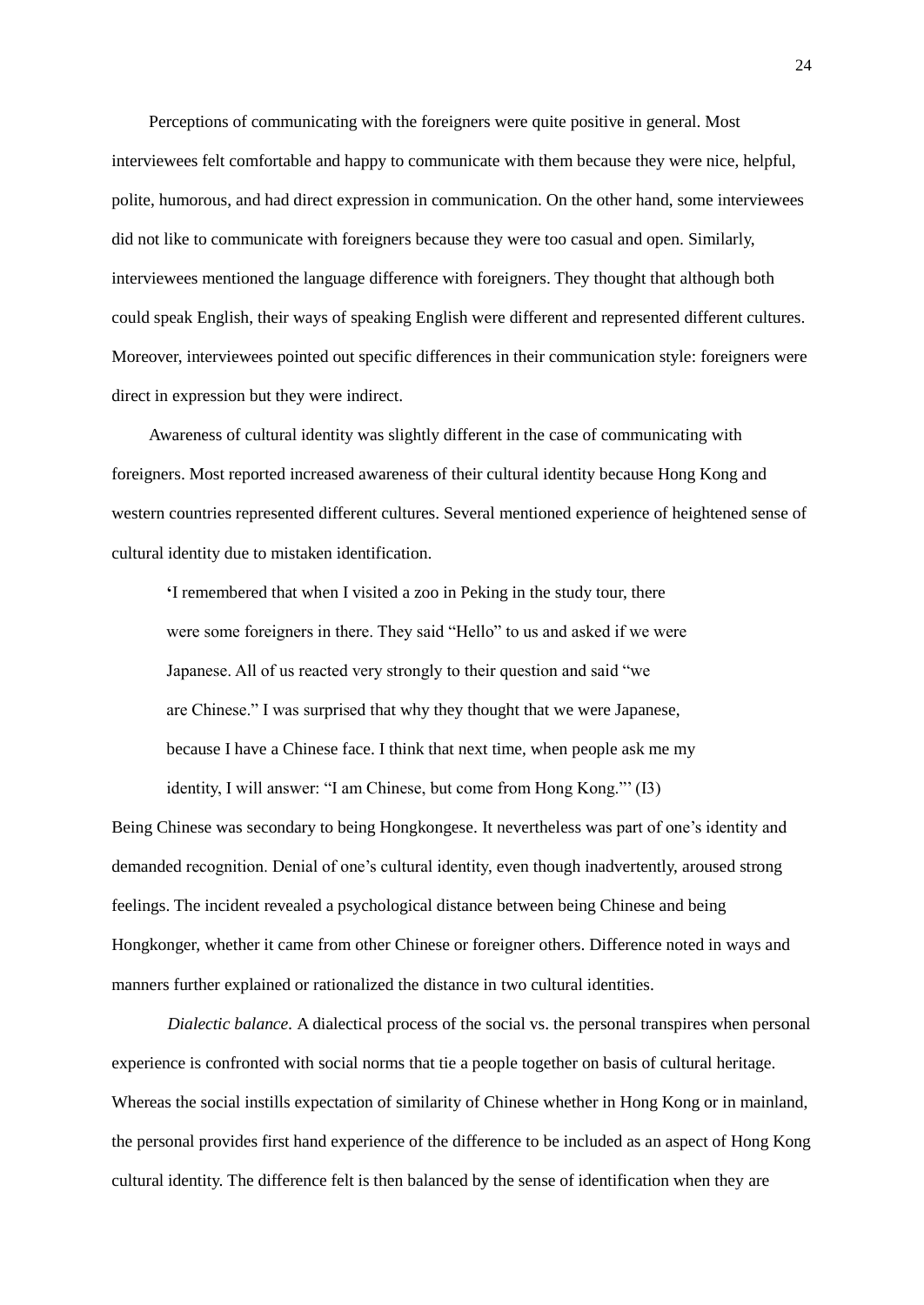misidentified as members of another culture. Cultural identity in this process is fluid, emergent and negotiated to a considerable extent and often in response to the circumstance. It is ever positioning at a point between dialectical ends in host of dialectics.

Similarity-difference and assimilation-differentiation dialectics also play out in perceptions and expectations of Hongkongers vis-à-vis others, as accounts of differences as boundaries of a cultural identity are countered with acknowledgment of similarities here and there. The constant common claim of difference with the mainland Chinese contradicts inadvertent surprises given off in actual experience of some difference, which stand to testify expectations of similarity with fellow Chinese culture members from the mainland. Identification moves toward differentiation as Hongkongers while they resist the prescribed assimilation perceived to come from other Chinese. Perceptions and attitude thus may separate a language and its speakers in a way that each associates with one pole of the dialectic: assimilation expectations are paired with differentiation in emotional connection, all being integral part of the dynamic experience of cultural identity.

# *Conclusion*

Hong Kong interviewees' shared their views, experience and feelings in use of English and Chinese names, of the two languges in written and spoken forms, as well as perceptions of and relations with mainland Chinese and Western non Chinese in social interactions. The interviewees were young and educated, probably more candid, articulate and reflective than the general population. This may amplify or render a shared experience visible that is otherwise mundane and hidden from plain view, yet is no less valid or illustrative.

Their accounts provide glimpse of dialectics at work: personal-social, assimilationdifferentiation, similarity-difference, instrumentality-affection, ideal-reality, and equality-inequality, all embedded in the experience of their own cultural identity. The tension is managed with taking position in a variety of ways. Positioning may be toward alternate poles for different purposes, or at opposite poles at different levels at the same time, or at different poles that cut across ostensibly separate substantive areas. Accounts of experience show cultural identity to be a production ever in process at the levels of both individuals and the society as a whole. Individual perceptions, assessments and feelings about one's cultural identity are aligned, adjusted and reconciled across time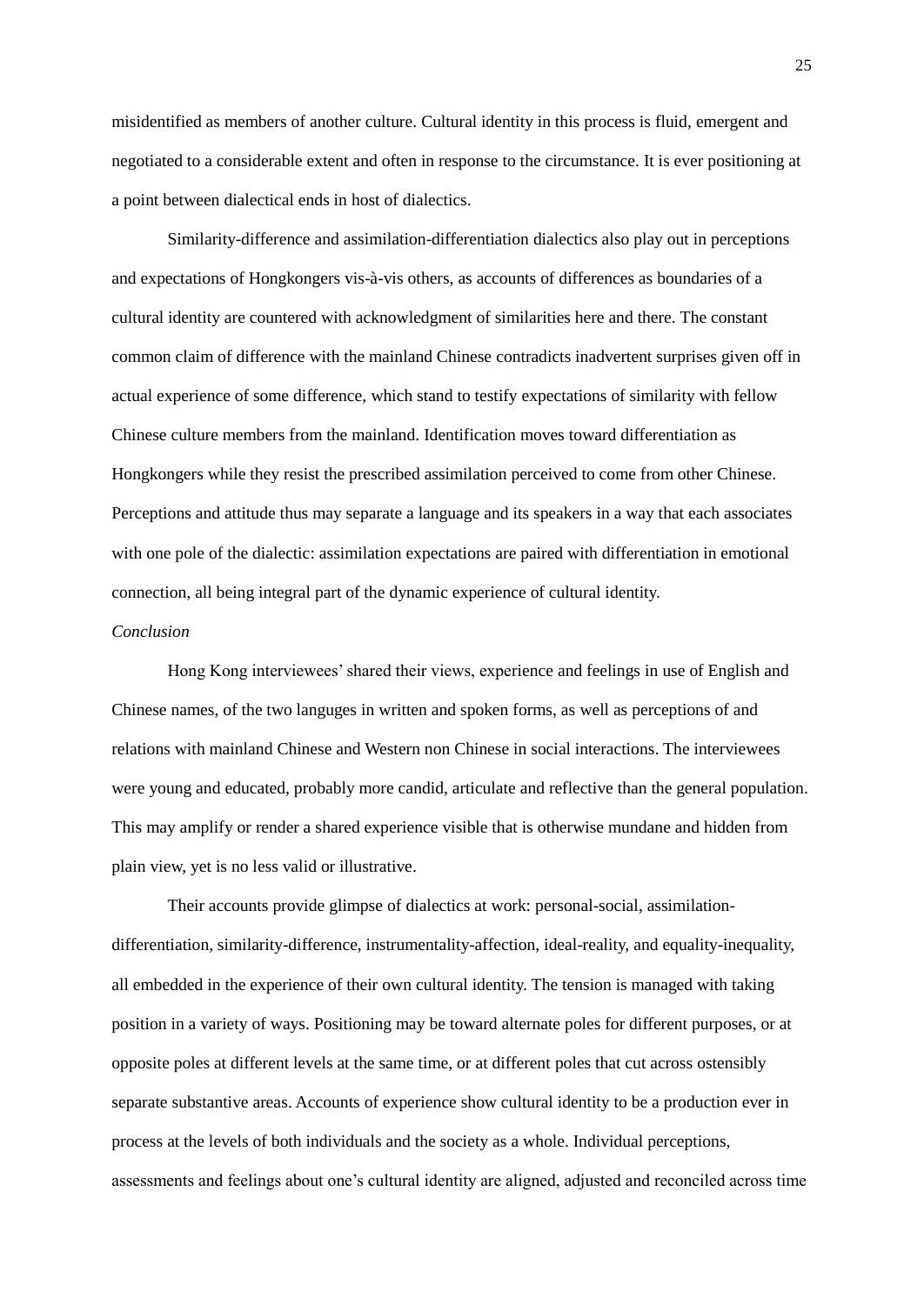along with the circumstances, and interact with that of others as perceived for further alignment, adjustment and reconciliation. The process produces cultural identities that are real and vibrant with varied importance and alternate salience in different contexts, presenting the ultimate Hongkonger that has been and continues to be living and becoming.

# **Notes**

<sup>1</sup>According to Manfred Max-Neef and associates, Fundamental human needs stem from the condition of being human and are few, finite and classifiable These needs include subsistence, protection, affection, understanding, participation, recreation, creation and freedom, which are distinct from the conventional notion of economic wants that are infinite and insatiable.

<sup>2</sup>The assumption is prevalent in writings on pragmatic social policies, politics and government (e.g., Kymlicka, 1995; Rorty, 1989) and, to a lesser extent, in social scientific studies, where the assumption is often associated with the methodology thus relevant only to the study concerned.

<sup>3</sup>Ladegaard's (2007) study indicates perceptions of national culture as a primary frame cultural reference.

<sup>4</sup>In fact, the English name in Hong Kong refers to any name that is not Chinese but used along side the Chinese one. A considerable proportion of English names are from other cultures, including Japanese, Spanish, Indonesia, etc. all considered and referred to as the "English" name.

<sup>5</sup>This is one of interaction dialectic in friendship proposed by Rawlins (1992).

<sup>6</sup>That the production of a Chinese identity in association with a modern nation is yet to be a reality as contended by He & Guo (2000) is perhaps also evident in Hong Kong, albeit in a different way.

# Author note

This paper is revised from a presentation at the Identity and Intercultural Communication Conference, Shanghai Normal University, China, Dec. 2008. Part of the data was drawn from Chen & Fan (1999). The author also wishes to thank Yan Leung for assistance in data collection and Juan Du for assistance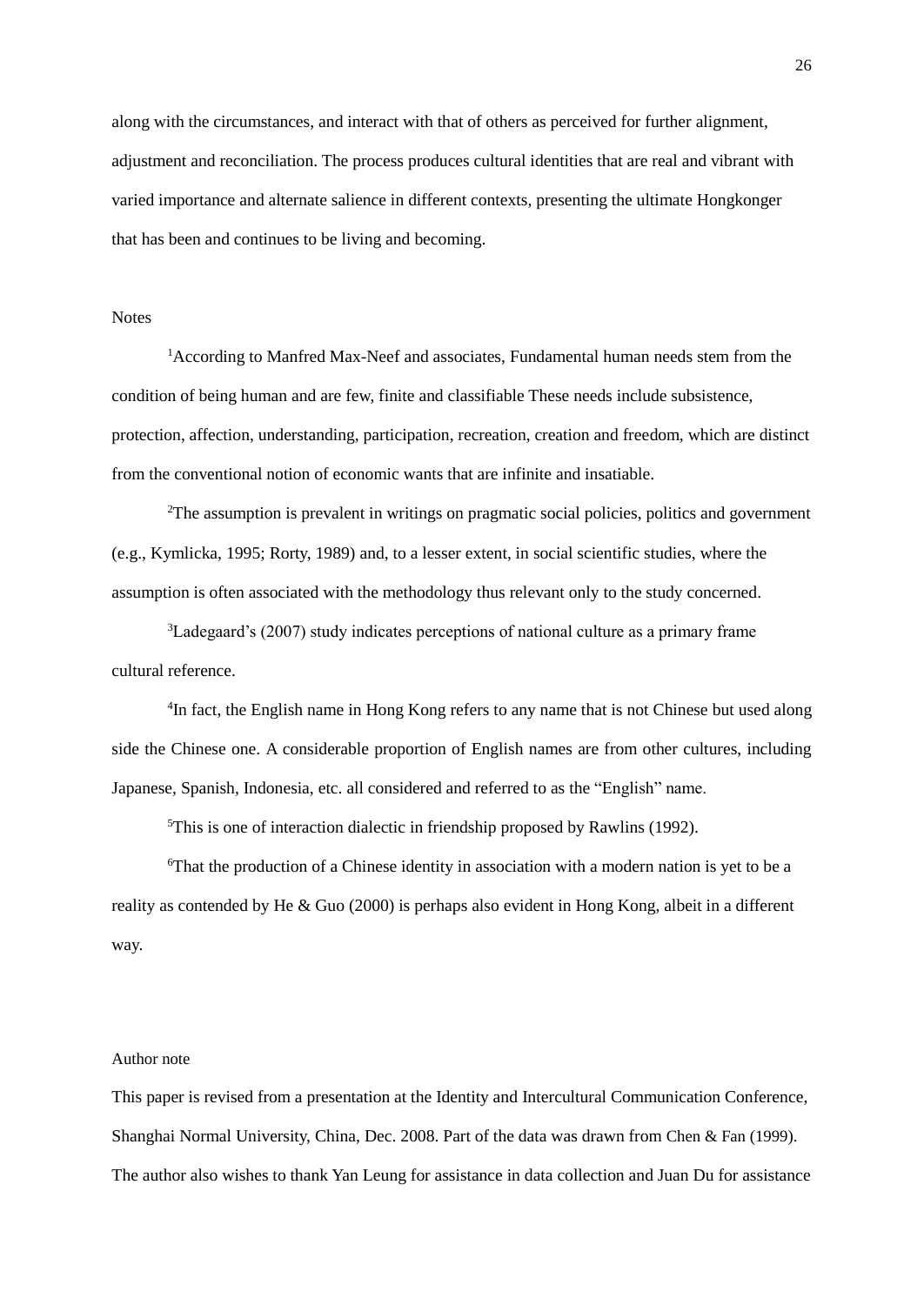in data processing.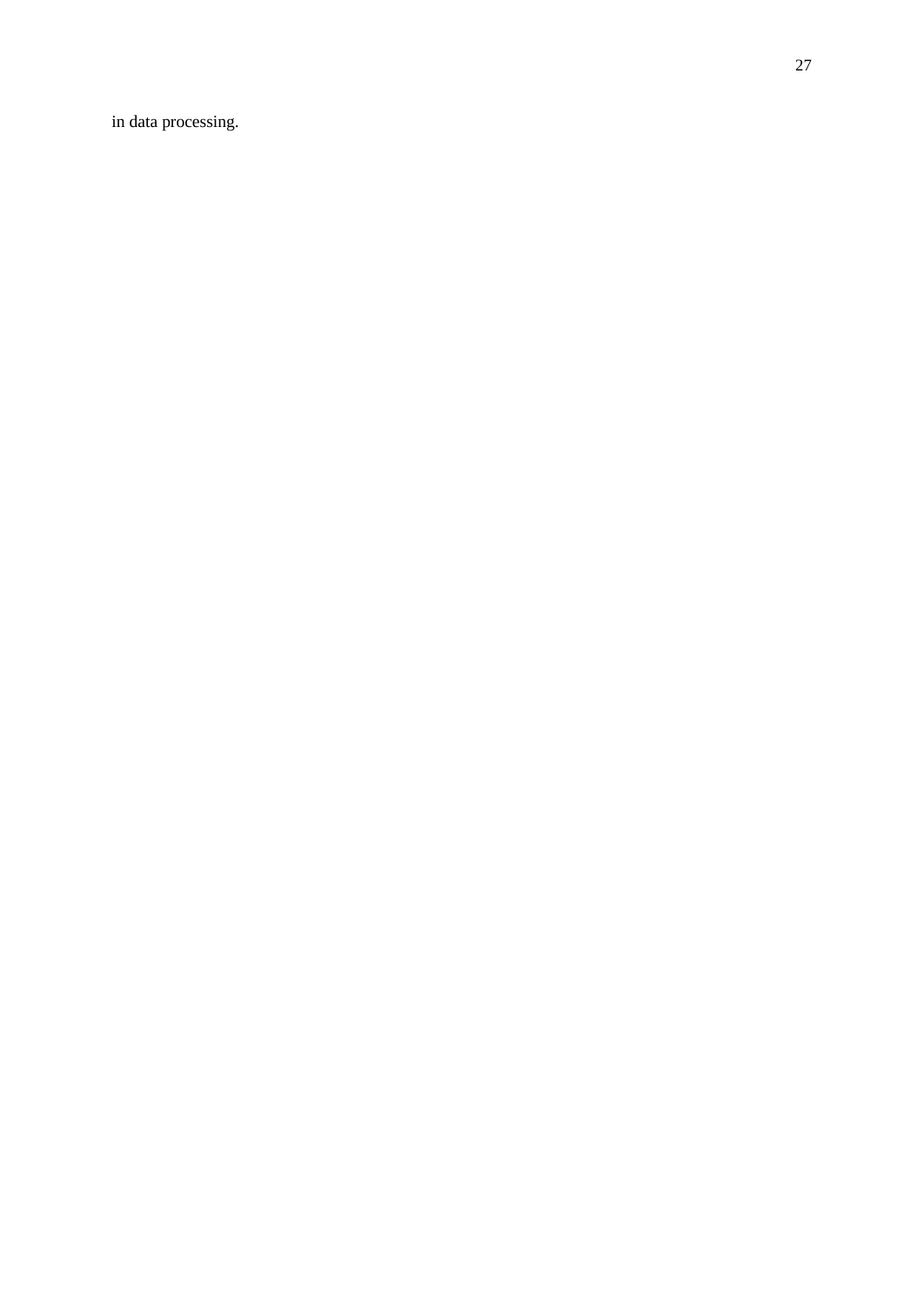#### References

- Bakhtin, M. M. (1981). *The dialogic imagination: Four essays by M. M. Baktin* (ed. M. Holquist, trans. C. Emerson). Austin, TX: University of Texas Press (originally published 1975).
- Baxter, L. A. (1988). A dialectical perspective of communication strategies in relationship development. In S. Duck. (Ed.) *Handbook of personal relationships* (pp. 257-273). New York: Wiley.
- Baxter, L. A., & Montgomery, B. M. (1996). *Relating: Dialogues & dialectics*. New York: Guilford.
- Baxter, L. A., & Montgomery, B. M. (1997). Rethinking communication in personal relationships from a dialectical perspective. In S. Duck. (Ed.) *Handbook of personal relationships*. (pp. 325-349). New York: Wiley.
- Belay, G. (1995). The (re)construction and negotiation of cultural identities in the age of globalization. In H. Mokros (Ed.), *Interaction and idnetity: Information and behavior* (pp. 319-246). New Brunswick: Transaction Publishers.
- Bochner, A. P. (1984). The functions of communication in interpersonal bonding. In C. Arnold & J. Bowers (eds.), *the Handbook of rhetoric and communication* (pp. 544-621).
- Cargile, A. C. (2005). Describing culture dialectically. In W. J. Starosta & G. M. Chen (Eds.), Taking stock in intercultural communication: Where to now? *The International and Intercultural Communication Annual*, Vol. 28 (pp. 99-123). Washington DC: National Communication Association.
- Cargile, A. C. (2006). Imagining culture with a little help from the pushmi-pullyu. In L. Samovar, R. Porter, & E. McDaniel (Eds.), *Intercultural communication: A reader* (11th ed.) (pp. 16-21). Belmont, CA: Wadsworth.
- Chen, C. C., Drzewiecka, T., & Sias, J. A. (2001). Dialectical tensions in Taiwanese international student friendships. *Communication Quarterly*, *49*, 57-65.
- Chen, L. (2002). Communication in intercultural relationships. In W.B. Gudykunst & B. Mody (Eds.) *Handbook of International and Intercultural Communication (2<sup>nd</sup> edition, pp. 241-257).* Thousand Oaks, CA: Sage
- Chen, L. (2006). Western theory and nonwestern practice: Friendship dialectics for Chinese in Hong Kong. *China Media Research*, *2*(1), 21-31.
- Chen, L. & Fan, C. M. (1999, May). Cultural identity and language attitude: A study of accounts by Hong Kong bilinguals. Paper presented at the Intercultural Communication Association Annual Conference, San Francisco, USA.
- Clifford, J. (2000). Taking identity politics seriously: "The contradictory, stony ground..." In P. Gilroy, L. Grossberg and A. McRobbie (Eds.) *Without guarantees: Essays in honour of Stuart Hall* (pp. 94-112). London: Verso.
- Condon, J. C. & Yousef, F. (1975). *An introduction to intercultural communication*. Indianapolis: Bobbs-Merrill.
- dialectic. (2008). In *Merriam-Webster Online Dictionary*. Retrieved July 20, 2008 from <http://www.merriam-webster.com/dictionary/dialectic>
- Eisenberg, E. (2001). Building a mystery: Communication and the development of identity." *Journal of Communication*, *51*, 534-552.
- Giles, H. & Johnson, (1981). The role of language in ethnic group relations. In J. C. Turner & H. Giles (Eds.), *Intergroup Behavior* (pp. 199-243). Oxford: Blackwell.
- Hall, S. (1990). Cultural identity and diaspora identity: Community, culture, difference. In J. Rutherford (Ed.), *Identity: Community culture difference (*pp.222-237). London, UK: Lawrence and Wishart.
- He, B. & Guo, Y. (2000). *Nationalism, National Identity and Democracy in China*. Sydney: Ashgate.
- Hong, Y., Chiu, C., Yeung, G., & Tong, Y. (1999). Social comparison during political transition: Interaction of entity versus incremental beliefs and social identities. *International Journal of Intercultural Relations*, *23*, 257-279.
- Hsu, F. L. K. (1981). *Americans and Chinese: Passage to Differences*. Honolulu: Univ. of Hawaii Press.
- Kim, K.-H., & Yun, H. (2007). Cying for me, cying for us: Relational dialectics in a Korean social network site. *Journal of Computer-Mediated Communication*, *13*(1), article 15. Available at <http://jcmc.indiana.edu/vol13/issue1/kim.yun.html>